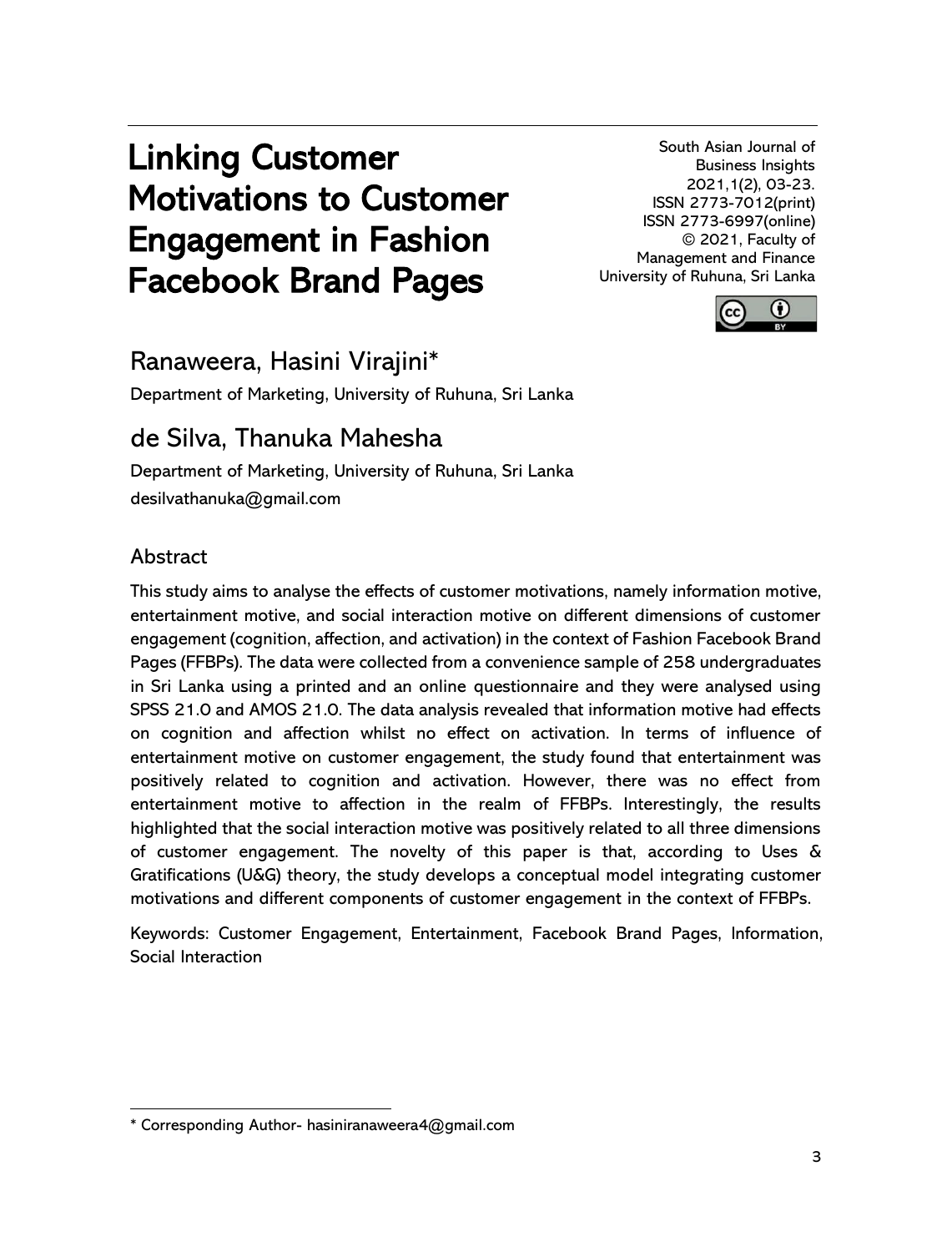#### **Introduction**

Social media platforms provide a significant avenue for users to engage with firms (Baird & Parasnis, 2011). Hence, in order to expand the overall communication strategy, companies are investing in social media platforms (de Silva, 2019a). Facebook is undoubtedly the widely used social media platform by the marketers (Arenas, Ramirez, & Rondan, 2013) in Sri Lanka (de Silva, 2021), and is considered as the most popular social networking site (SNS) (Lipsman, Mudd, Rich, & Bruich, 2012). The literature suggests that Facebook brand pages (FBPs) provide customers with interactive experiences (de Silva, 2019a), thus facilitating customer-to-customer interactions in the context of fashion FBPs (FFBPs) (McCormick & Livett, 2012; de Silva, 2019a).

In this digital era, there is a large number of FFBPs in Sri Lanka (Rajapaksha & Thilina, 2019); however, these FFBP marketers blindly run behind the number of likes, comments, and shares without knowing the value of engaging customers to strengthen the customerbrand relationships (de Silva, 2019a). Customer engagement can be viewed as the mechanism through which customer value is created to the organization, either through direct or indirect contribution (Pansari & Kumar, 2017). Accordingly, cognition, affection, and activation dimensions can be identified as the different levels of customer engagement (Brodie, Ilic, Juric, & Hollebeek, 2013). The literature suggests that when a customer has a high affective commitment to a fashion brand, the customer might be motivated to continuously maintain the relationship with the brand (Choi, Liu, Liu, Mak, & To, 2010). In the recent literature, more attention was centred upon the behavioural perspective of customer engagement in the context of FBPs (Rodriguez & Fernandez, 2016; Song, Moon, & Kim, 2019; de Silva, 2021), while the multidimensional nature of customer engagement was overlooked. Notably, although past research endeavored to identify the factors influencing customer engagement, studies that attempted to analyse the effects of different customer motivations on different dimensions of customer engagement are still scant. Even though the multidimensional nature of customer engagement has gained more attention among scholars in the present digital era (Pansari, 2017; Hollebeek, Juric, & Tang, 2017; Carlson, Rahman, Taylor, & Voola, 2019), further investigations are needed to comprehensively understand the multidimensional nature of customer engagement (Hollebeek et al., 2017). The literature further suggests that fashion retailers present their brands via the FFBPs to encourage customer engagement, and they have become the most effective social media strategy available for fashion brands (Chang & Fan, 2017). Fashion retail brands are getting more digital presence in the Sri Lankan context (Rajapaksha & Thilina, 2019; de Silva, 2019a; Muniweera, Balawardhana, Rajapaksha, Chamara, & Jayasuriya, 2020; de Silva, 2021; Gopura & Kothalawala, 2021). However, FBPs are used as a promotional technique in the Sri Lankan context, instead of driving customer engagement as a relationship building tool (de Silva, 2019a; de Silva, 2021), resulting in a low level of average customer engagement rate (de Silva, 2019a; de Silva, 2021). Given the growing importance of FFBPs as an effective social media strategy and the dearth of research that links customer motivations with different dimensions of customer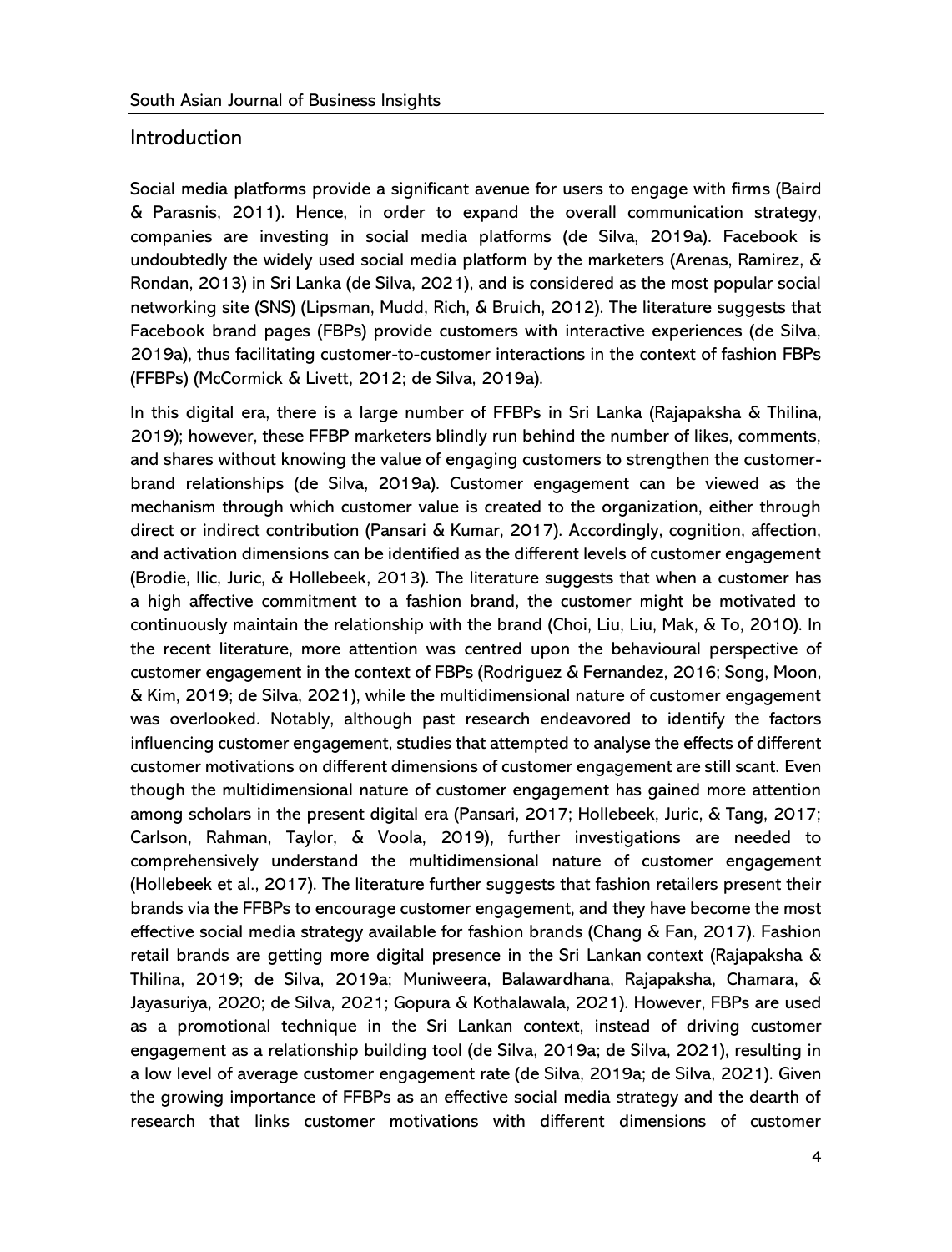engagement, building on the U&G theory, it is expected to analyse the effects of customer motivations on cognitive, affective and, activation dimensions of customer engagement in the context of FFBPs in Sri Lanka through this study.

This paper is organized as follows. The next section reviews the literature on customer engagement, followed by the development of the conceptual framework and the study hypotheses. Then, the research methods and data analysis are presented in the subsequent two sections. Later, the paper discusses the findings in light of the findings of similar work in the area, followed by theoretical and managerial implications. Finally, the study provides the limitations and directions for future research.

### Literature Review

U&G theory was one of the first approaches to concern the role of the individuals in media choice, indicating that the audience choose media to satisfy different gratifications (Ku, Chu, & Tseng, 2013). The need for information, the need for entertainment, and the need for social interaction have been inquired in the literature that has investigated individuals' choices for online media based on the theoretical underpinning of U&G theory (Whiting & Williams, 2013). Accordingly, this study mainly focuses on the information, entertainment, and social interaction motives in relation to the U&G theory.

#### Uses and Gratifications (U&G) Theory

In the 1940s, U&G theory was introduced to measure the relationship between mass media and audience behaviours (Anabel, 2012). This U&G theory explains why and how individuals use different types of media to satisfy their motives (Katz & Foulkes, 1962). As such, individuals evaluate the gratifications of using different media when they select a media channel (Lee & Ma, 2012). According to scholars, the behavioural aspect of customer engagement includes activities such as active searching of brand information and following the social media updates of the brand (Dwivedi, 2015). Moreover, U&G theory describes specific behaviours of customers who use different features of social media (Smock, Ellison, Lampe, & Wohn, 2011). The literature suggests that information motive, entertainment motive, and the social interaction motive are the primary list of customer motivations that lead to customer engagement in the context of FBPs (de Silva, 2019b).

#### Facebook Brand Pages (FBPs)

Brand communities can create substantial value for consumers (Schau & Gilly, 2009). Social media outlets (e.g., Facebook) provide significant tools for firms to engage with customers through "brand fan pages" (Beukeboom, Kerkhof, & Vries, 2015). Companies are able build relationships, engage with customers, enhance brand loyalty, and promote the brand through the use of FBPs (Mochon, Johnson, Schwartz, & Ariely, 2017). In the same way, companies are able to take the advantage of strong capabilities of social media by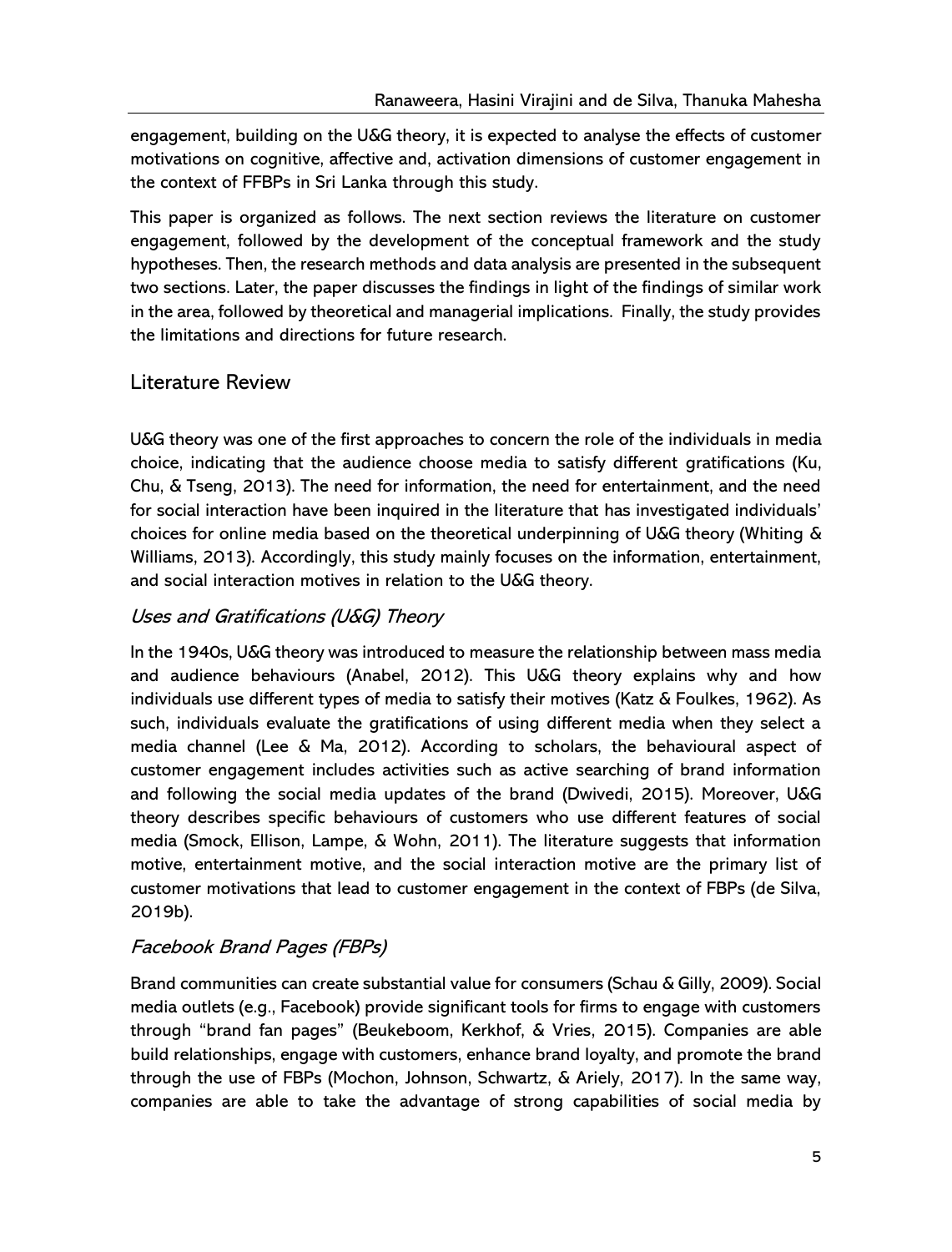designing multidimensional customer experiences through their brand pages (Shao & Ross, 2015). Hence, as a part of social media marketing strategy, marketers are capitalizing these interactive FBPs to strengthen their relationships with customers.

#### Customer Engagement

In academia, customer engagement has been defined in different ways. Customer engagement is "the mechanics of a customer's value addition to the firm, either through direct or/and indirect contribution" (Pansari & Kumar, 2017). Research studies related to "consumer engagement" and consumers' social media behaviour have become a key research area among the academics in the past few years (Hollebeek, 2011). Hollebeek et al. (2017) noted that customer engagement was a way of developing/enhancing customer interactions and building customer relationships. Customer engagement is a set of measurable behaviours or measurable actions that customers present on social media (Barger, Peltier, & Schultz, 2016). Customer engagement in social media leads to favourable impression of the firm (Frimpong & McLean, 2018), and this multidimensional concept includes cognitive, emotional (affection), and behavioural (activation) components (Brodie et al., 2013). The cognition indicates the level of customer mental investments with the brand while affection refers to the customer's level of positive feeling with the brand (Nyadzayo, Leckie, & Johnson, 2016). The behavioural dimension of customer engagement represents the customer's preferences to spend time, energy, and effort on brand-related activities (Nyadzayo et al., 2016). According to literature, scholars have shown that consumers prefer to invest their effort (behaviour) in order to maintain the interaction, to be mentally addicted (cognition) in the interaction, and enthusiastically to be inspired (affective) in the process of interaction (Dwivedi, 2015).

#### Information

Scholars investigated the information seeking as the main gratification of customer engagement (Hicks, Comp, Horovitz, Hovarter, Miki, & Beven, 2012). Similarly, some studies have confirmed that information includes product specifications, company information, and extensive information on the brand (Hoekstra, Huizzingh, Bijmolt, & Krawczyk, 2015). So, it is significant to note that brand communities provide information for participants, and it will assist to enhance the interactions among customers (Habibi, Laroche, & Richard, 2014).

#### Entertainment

Entertainment value is primarily concerned with the functionality of online customer brand interactions (Enginkaya & Yilmaz, 2014). According to literature, aesthetics is an important environmental entertainment signal for influencing customer behaviour (Porat & Tractinsky, 2012). Environmental cues or signals such as attractive products, colours, music, and animation can enhance the entertainment for online stores (Shukla, Sharma, & Swami, 2011). Using U&G theory, scholars have demonstrated that entertainment motive had a greater importance for determining the success of OBCs (Raacke & Bonds, 2008).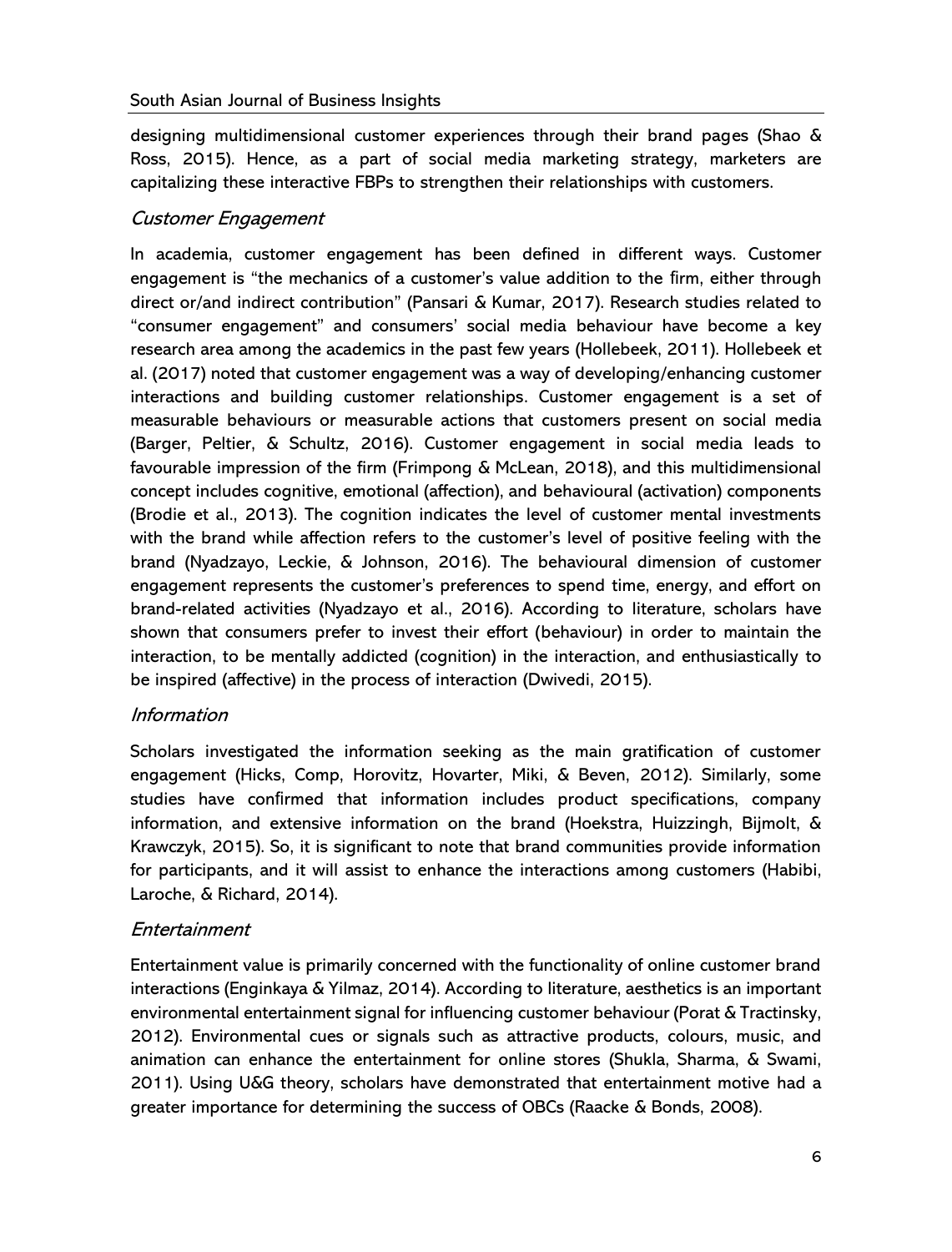#### Social Interaction

Social interaction plays a significant role in the context of OBCs (Kuo & Feng, 2013). In social interactions, consumers use brands to create self-identity and through Facebook likes consumers link themselves to the brands, and finally it creates an important impression on others (Schau & Gilly, 2003). According to literature, social interactional motivation provides a greater opportunity to share product and brand-related thoughts and opinions among consumers (Chu & Kim, 2011). Furthermore, past studies have already acknowledged the role of social interaction motive in influencing customer engagement in the realm of FBPs (de Silva, 2019a; 2019b).

### Hypotheses Development

In the context of FBPs, scholars have demonstrated that there is a relationship between information motive and customer engagement (de Vries, Gensler, & Leeflang, 2012; Enginkaya & Yilmaz, 2014; de Silva, 2019a). Customers make buying decisions after reading brand-related content such as price, discounts, quality, guarantees, and other product-related information (Muntinga, Moorman, & Smit, 2011). To create strong and positive brand knowledge in existing and potential consumers' minds, brands need to communicate their brand-related information on their FBPs (Seo & Park, 2018). Consequently, customers engage with different brand-related content through activities such as reading, downloading brand-related content, listening to the content, and viewing the content on the brand pages. The literature highlights that highly engaged customers are willing to use FBPs to search for brand-related content and brand-related information (Carlson et al., 2019; Carlson, Wyllie, Rahman, & Voola, 2019). The motivation of information includes seeking about new product development and trends, products and services, events, and experienced customers' opinions that can influence their purchases (Tsai & Men, 2017). When a brand page consists of pieces of necessary information, it is likely to increase the consumption of information and enhance the level of engagement (Dolan, Conduit, Fahy, & Goodman, 2016). Moreover, when a brand post contains more information that the customer seeks, then the customer's motivation to engage in the OBC is finally met (de Vries et al., 2012). Scholars found that information seeking leads to online shopping among Facebook users (Kang & Johnson, 2015), and searching for information is the main gratification in the realm of OBCs (Muntinga et al., 2011; Zaglia, 2013). Previous research studies have shown that distributing reliable information through FBPs is deemed to be an effective strategy (Enginkaya & Yilmaz, 2014), and it can help marketers in engaging customers on their FBP. Accordingly, it can be hypothesized that,

H1a: Information motive has an impact on the cognition component of customer engagement

H1b: Information motive has an impact on the affection component of customer engagement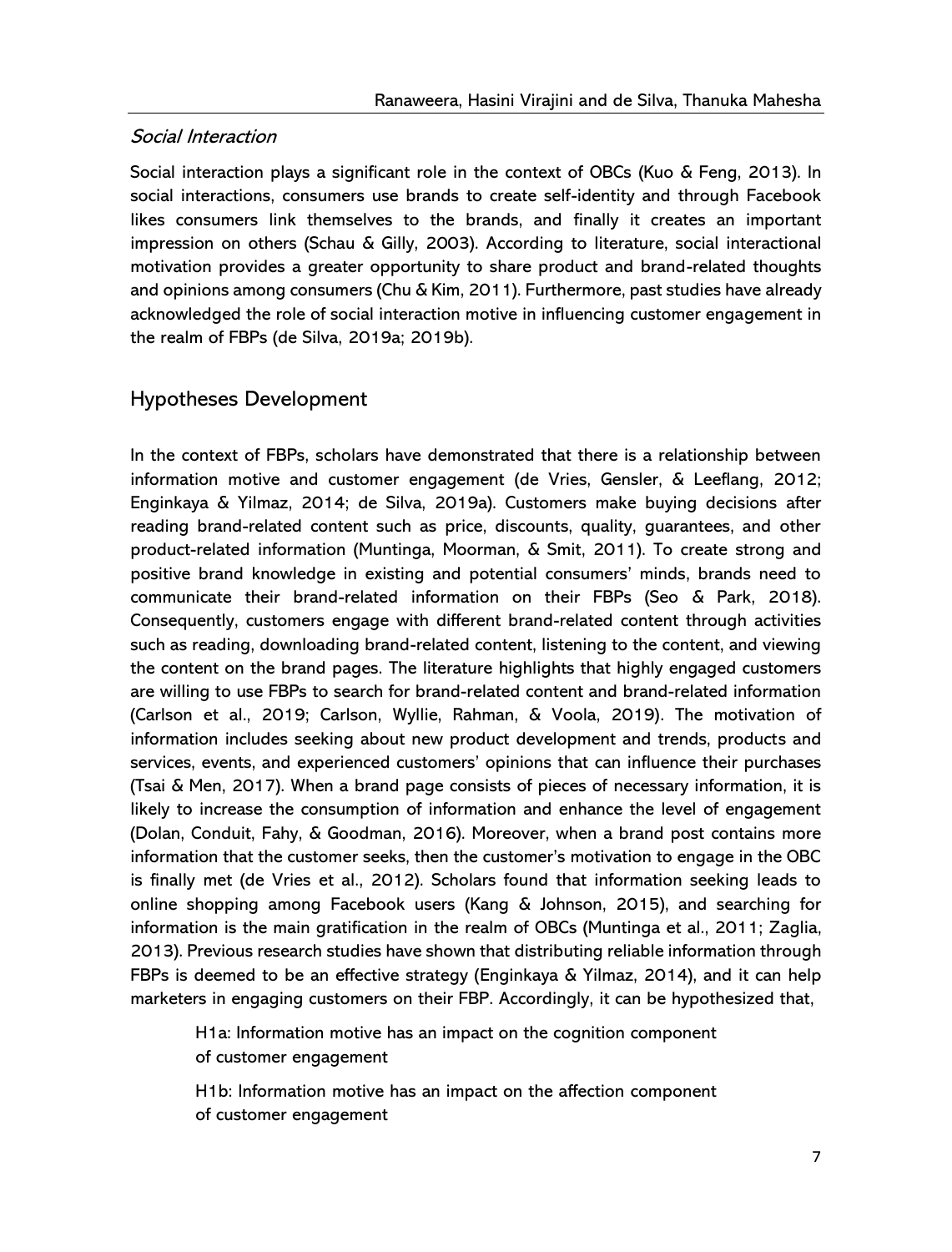H1c: Information motive has an impact on the activation component of customer engagement

Entertainment occurs when marketers utilize FBPs to generate playful, fun, and joyful customer experiences through the use of pictures, games, music, contests, and videos (Cheung, Pires, & Rosenberger, 2019). The motivation of entertainment consists of fun, pleasure, enjoyment, and escapism (Tsai & Men, 2017), which encourage individuals to engage on brand pages (Cheung, Chiu, & Lee, 2011). Scholars have found that the entertainment serves as a strong factor influencing the attitude towards SNSs (Curran & Lennon, 2011), and it is crucial for achieving brand page popularity via number of likes on FBPs (de Vries et al., 2012). Consumers perceive fun and joy when FBPs provide entertaining experiences such as games and video sharing (Manthiou, Chiang, & Tang, 2013), which can create a cognition of customer intimacy (Dessart, Veloutsou, & Morgan-Thomas, 2015). Moreover, entertaining brand posts can enhance the level of customer engagement such as liking, commenting, and sharing (Cvijikj & Michahelles, 2013; Poyry, Parvinen, & Malmivaara, 2013). Affective commitment executes as an emotional as well as psychological obstacle to switch a brand, and therefore customers' emotional attachment encourage customer interactions with the brand (Richard & Zhang, 2012). The literature suggests that entertainment is critical in spurring online customer interactions (Enginkaya & Yilmaz, 2014), and encouraging the creation of user-generated content (Shao, 2009). Customers are more likely to engage with liking behaviours for the entertaining content on FBPs (Tafesse, 2015), and it drives customers to engage with online retail brands (Parihar, Dawra, & Sahay, 2018). Therefore, it is hypothesized that,

H2a: Entertainment motive has an impact on the cognition component of customer engagement

H2b: Entertainment motive has an impact on the affective component of customer engagement

H2c: Entertainment motive has an impact on the activation component of customer engagement

Social interactions are important for attracting customers toward FBPs (Jahn & Kunz, 2012). According to previous research, there are three levels of interactions namely, "likes", "comments" and "shares" (Peters, Chen, Kaplan, Ognibeni, & Pauwels, 2012). Customer brand-related interactions are important to improve the cognitive understanding of customers as well as the cognitive understanding of brand benefits and product attributes (Cheung et al., 2020). The improvement of customers' cognitive understanding helps to encourage interactions such as messaging, commenting, and sharing of brandrelated information among individuals (Seo & Park, 2018). Especially, a large number of customers get brand-related information by following FBPs (Ismail, 2017), motivating them to interact with relevant brands, sharing brand-related content and reacting on content (Lee, Chan, Chong, & Thadani, 2019). Customers search for advantages from the social interactions with like-minded customers in the social media brand pages (Dimitiadis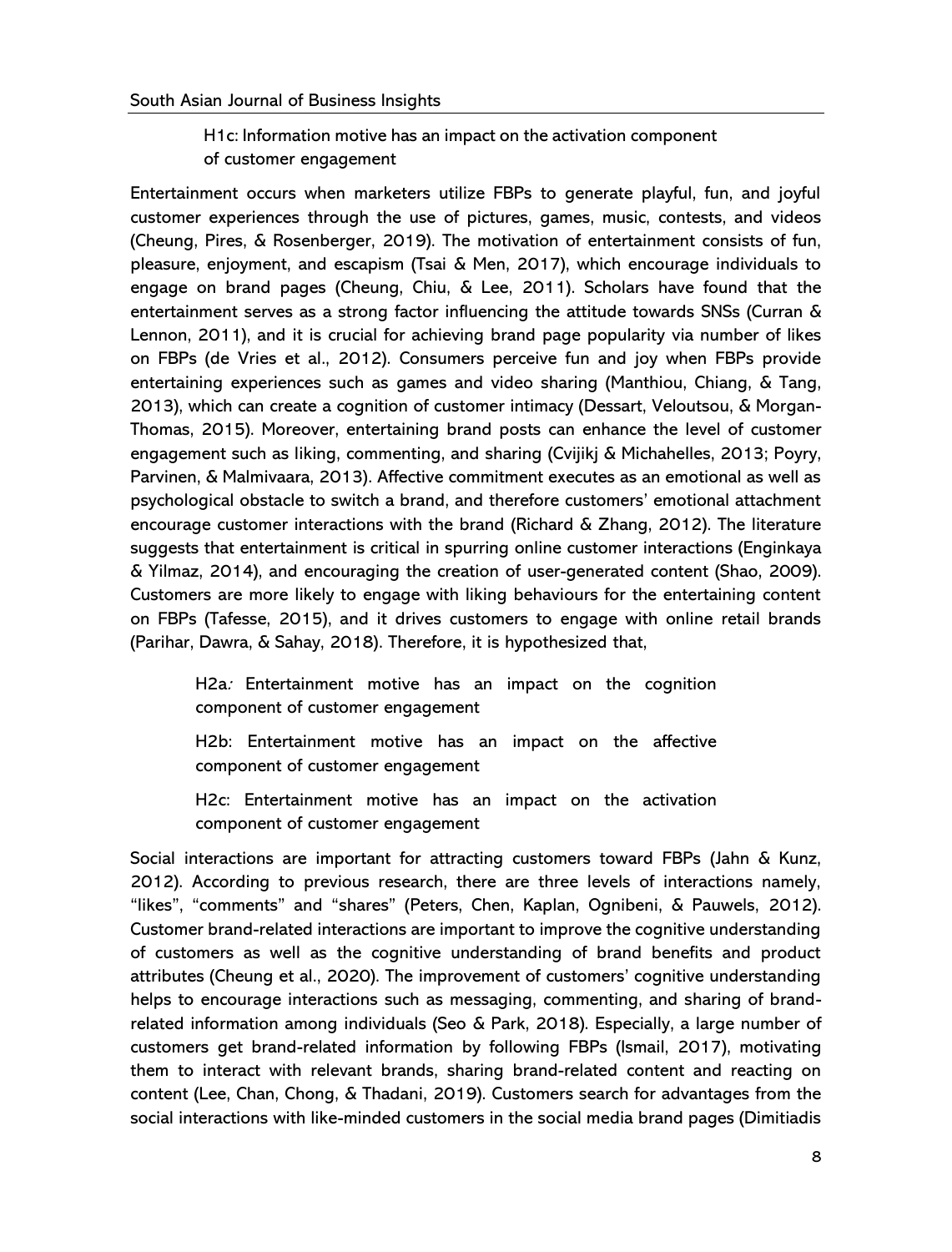& Tsimonis, 2014). Social interactional gratification leads customers to actively engage on FBPs via creating brand-related content (Vale & Fernandes, 2018).

In the context of brand-consumer interactions, the promotions and incentives can be identified as the new interactional methods (Rohm, Kaltcheva, & Milne, 2013). The large volume of interactions helped to generate a series of interactions (Lima, Irigaray, & Lourenco, 2018). These interactions include different behaviours such as providing feedback and comments, participation in online discussions etc. (Ko, Cho, & Roberts, 2005). Scholars have shown that social interaction gratification was of greater importance for the creation of user-generated content (Daugherty, Eastin, & Bright, 2008). Moreover, social interaction involves motivation such as seeking support, connecting with friends, family, and society, gaining peer support, and meeting interesting people (Park, Kee, & Valenzuela, 2009). Thus, it is hypothesized that,

H3a: Social Interaction motive has an impact on the cognition component of customer engagement

H3b: Social interaction motive has an impact on the affection component of customer engagement

H3c: Social interaction motive has an impact on the activation component of customer engagement

The conceptual framework with hypothesized relationships is depicted in Figure 1.



Figure 1: Conceptual Framework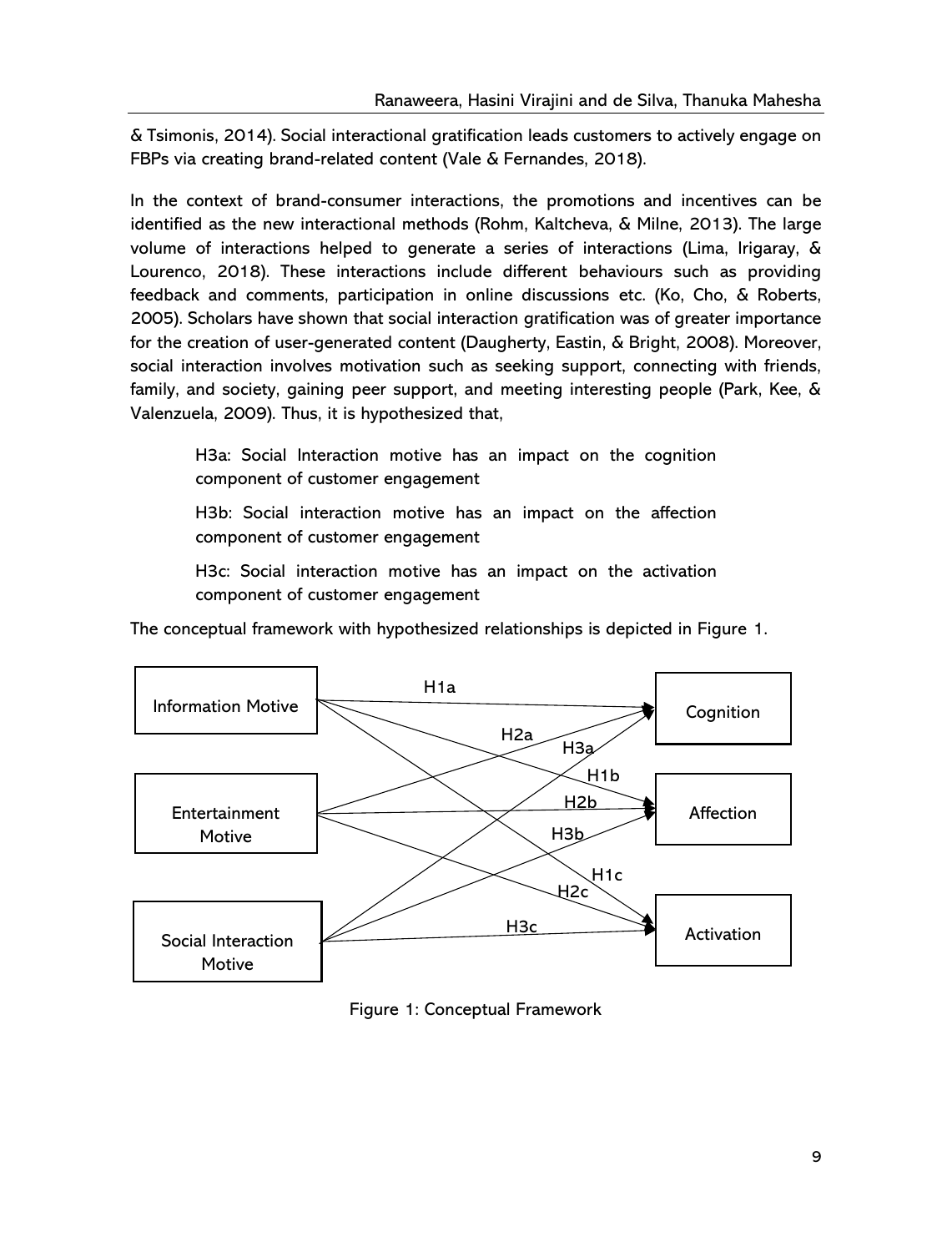#### Research Methods

#### Study Design and Participants

In order to avoid non-response bias information, the data were collected from both online and printed questionnaires, from Sri Lankan undergraduates, who have been following FBPs in Sri Lanka. The sample included the undergraduates from top three state universities in Sri Lanka; University of Ruhuna, University of Sri Jayewardenepura, and University of Colombo (de Silva, 2021), who have been following at least a single FFBP. Young adults aged between 18-28 years were included in the sample since they were considered to be the heavy users of social media (Park et al., 2009; de Silva, 2019a). The data collection lasted for a period of three weeks, from 5th of February to 25th of February in 2020. Since an accessible sampling frame was not available, consistent with the past literature (de Silva, 2019a; de Silva, 2019b), the study used convenience sampling technique, and respondents were asked to respond by keeping in mind the most important FFBP for them in answering the scale items. Moreover, the present research study concerned with the deductive approach, and the research strategy was a survey.

The pretesting was a necessary task before employing the questionnaire (Schaller, Malhotra, & Patil, 2017). Before collecting the data, the questionnaire was pretested by conducting a pre-test among few respondents. Overall, 258 usable responses were collected, which exceeded the minimum requirement for sample size (Stevens, 2009: 16 items \* 15=240). Among the respondents, 45.3 % of respondents were males and the rest of the 54.7 % respondents were females. Out of 258 respondents, the majority is from the age group of 24-28, which is 65.1 % of total respondents. In terms of FFBP visiting frequency, the majority of the respondents (49.6 %) visit the FFBP weekly. Table 1 provides a summary of the respondent characteristics.

#### **Measurements**

The questionnaire included two sections named as section I and section II. Section I included the independent variables (information, entertainment, and social interaction) and dependent variable of customer engagement that consisted of cognition, affection, and activation components. Section II included questions related to respondent general Facebook usage and demographic characteristics. Respondents were asked to respond on five-point Likert scales to measure the items of the measures. The five-point of the scale allocated from 1 to 5, which depicts the range from "strongly disagree" to "strongly agree". The study constructs were measured with valid and reliable scales in the literature and modified to fit the context. In operationalizing information motive, the study used three items adapted from Jung, Kim, and Kim (2014). The entertainment motive was operationalized with three items adapted from Shao and Ross (2015). The social interaction motive was measured by borrowing three items from Chiu, Hsu, and Wang (2006). The multidimensional concept of customer engagement was measured by adapting items from Solem and Pedersen (2016).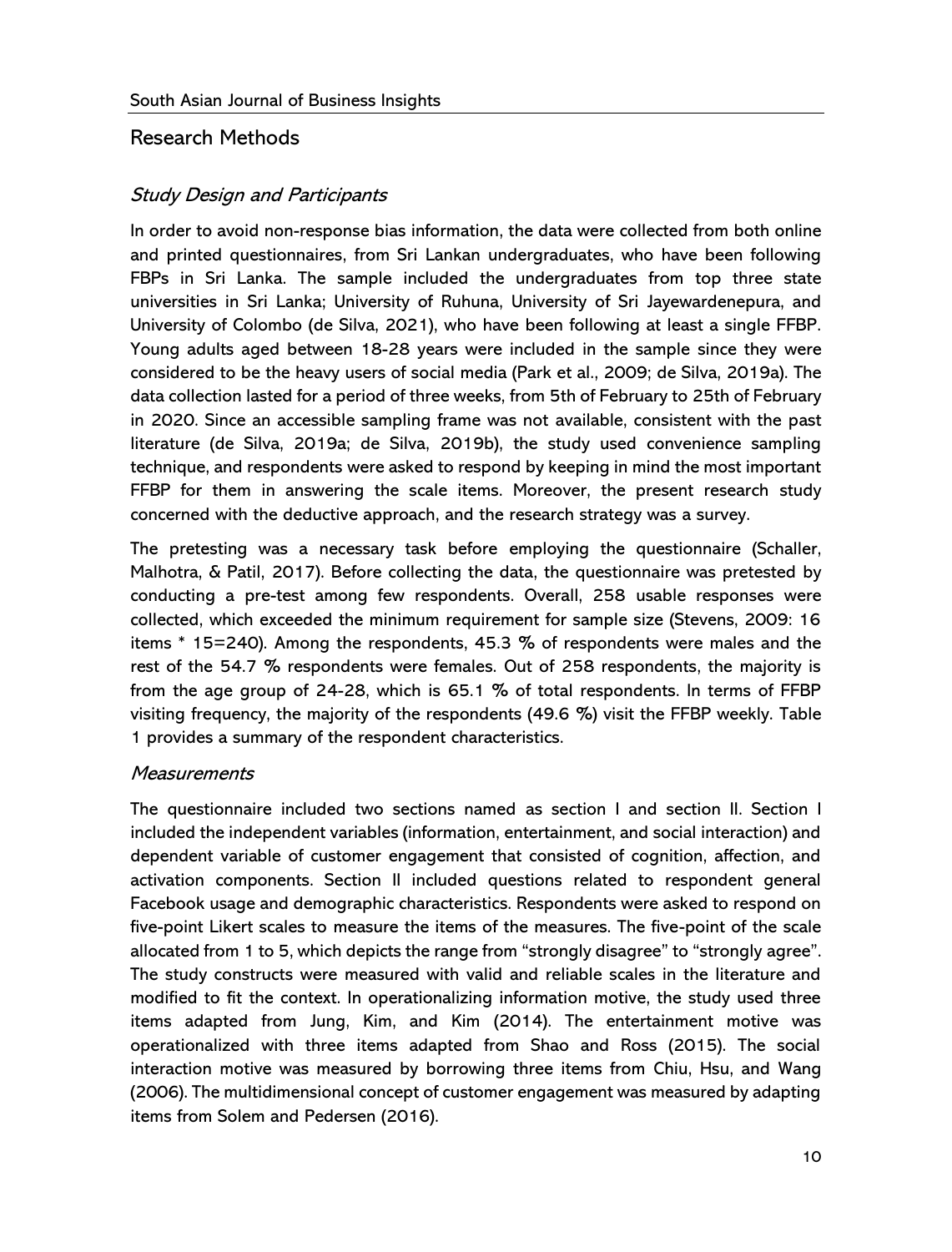| Table 1: Respondent Characteristics |                        |         |  |  |  |
|-------------------------------------|------------------------|---------|--|--|--|
| Respondent characteristics          | Frequency ( <i>n</i> ) | Percent |  |  |  |
| Gender                              |                        |         |  |  |  |
| Male                                | 117                    | 45.3    |  |  |  |
| Female                              | 141                    | 54.7    |  |  |  |
| Age                                 |                        |         |  |  |  |
| 18-20                               | 5                      | 2.0     |  |  |  |
| 21-23                               | 85                     | 32.9    |  |  |  |
| 24-28                               | 168                    | 65.1    |  |  |  |
| Time spent on Facebook per log-in   |                        |         |  |  |  |
| Less than 1 hour                    | 33                     | 12.8    |  |  |  |
| 1-2 hours                           | 94                     | 36.4    |  |  |  |
| 3-4 hours                           | 74                     | 28.7    |  |  |  |
| Above 4 hours                       | 57                     | 22.1    |  |  |  |
| <b>FFBP</b> visiting frequency      |                        |         |  |  |  |
| Daily                               | 88                     | 34.1    |  |  |  |
| Weekly                              | 128                    | 49.6    |  |  |  |
| Monthly                             | 41                     | 15.9    |  |  |  |
| Yearly                              | 1                      | O.4     |  |  |  |

Ranaweera, Hasini Virajini and de Silva, Thanuka Mahesha

Notes: FBP – Facebook brand page, FFBP– Fashion Facebook brand page

#### Data Analysis and Findings

#### Data Screening and Descriptive Statistics

The data were first assessed with SPSS 21.0 to test the multivariate assumptions of normality, linearity, homoscedasticity, and multicollinearity. The skewness and kurtosis values ranged between -2.00 and +2.00, ensuring that the data were normally distributed. The linearity and homoscedasticity assessed with curve estimation and scatterplots using SPSS 21.0, and the results indicated that data met the requirements in the literature (Hair, Black, Babin, & Anderson, 2014). Additionally, multicollinearity of all the constructs was assessed with variance inflation factor and found that the highest value recorded among the constructs was 3.436, suggesting the assumption of multicollinearity was not violated following the cut-off value of 10 (Hair et al., 2014). Then, the constructs were factor analysed with SPSS 21 to determine the underlying structure of constructs. Accordingly, all the items loaded separately on the respective constructs.

The Kaiser-Meyer-Olkin (KMO) measure was 0.908, which exceed the minimum acceptable value of 0.5, and Bartlett's Test of Sphericity was significant ( $p < 0.05$ ). After the data screening, descriptive statistics of mean and standard deviation (SD) of scale items were further computed. The factor loading, mean and SD are presented in Table 2.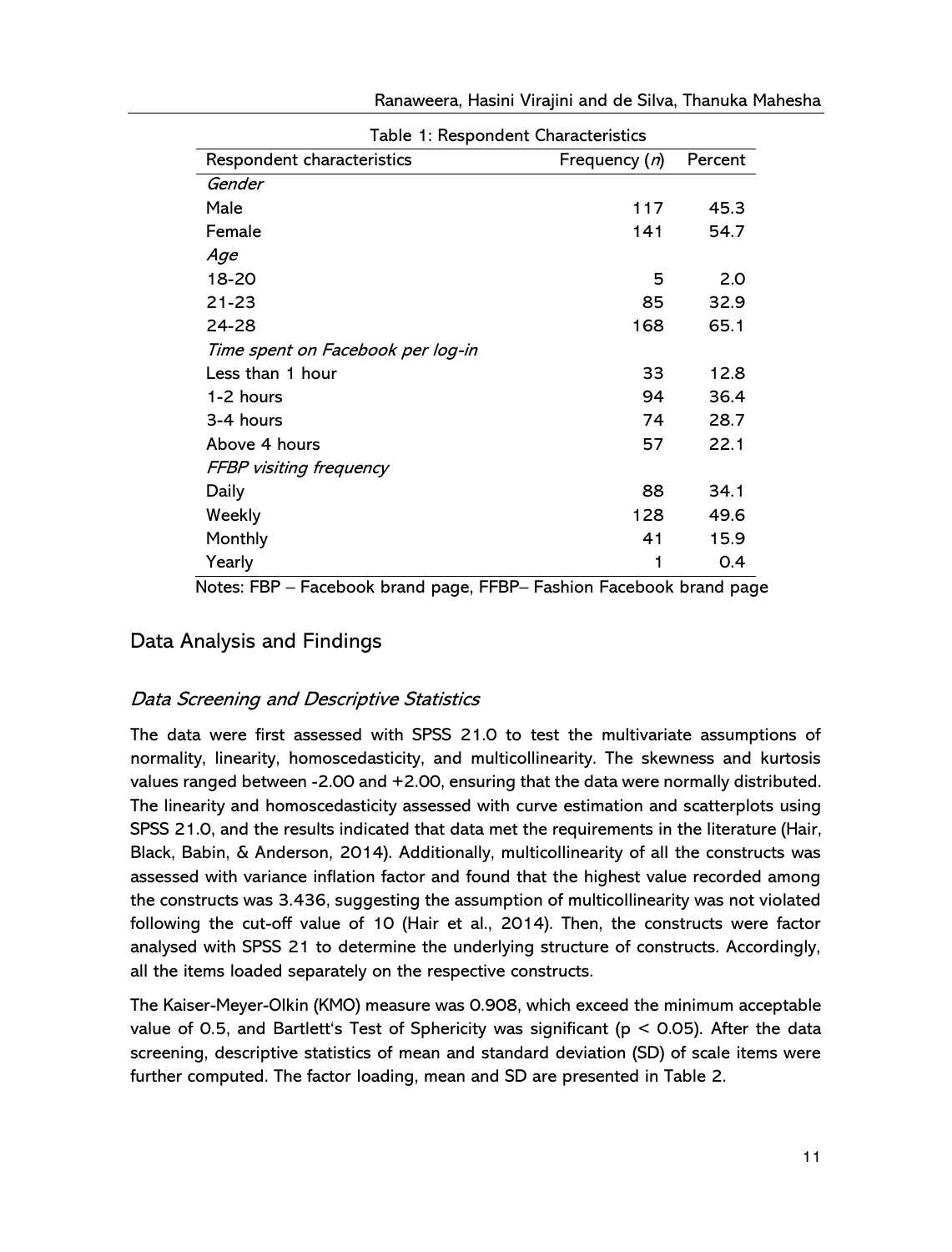|                                                        | Table 2: Factor Loadings |      |           |  |  |  |
|--------------------------------------------------------|--------------------------|------|-----------|--|--|--|
| Items                                                  | Factor                   | Mean | <b>SD</b> |  |  |  |
|                                                        | loading                  |      |           |  |  |  |
| <b>Information</b>                                     |                          |      |           |  |  |  |
| The information on this FBP is helpful for me          | .775                     | 3.74 | .985      |  |  |  |
| The information on this FBP is useful for me           | .772                     | 3.66 | .974      |  |  |  |
| I think a benefit of this Facebook brand page is the   | .843                     | 3.79 | .990      |  |  |  |
| ability to acquire information inexpensively           |                          |      |           |  |  |  |
| Entertainment                                          |                          |      |           |  |  |  |
| This FBP is entertaining                               | .671                     | 3.42 | .944      |  |  |  |
| This FBP is fun                                        | .808                     | 3.09 | .988      |  |  |  |
| This FBP is exciting                                   | .703                     | 3.36 | .911      |  |  |  |
| Social interaction                                     |                          |      |           |  |  |  |
| Interacting with this FBP helps me maintain social     | .788                     | 3.24 | .945      |  |  |  |
| relationships                                          |                          |      |           |  |  |  |
| Interacting with this FBP makes me emotionally         | .774                     | 3.18 | .995      |  |  |  |
| attached                                               |                          |      |           |  |  |  |
| Interacting with this FBP enhances my social           | .810                     | 3.29 | .935      |  |  |  |
| relationships                                          |                          |      |           |  |  |  |
| Cognition                                              |                          |      |           |  |  |  |
| On the FBP, my mind is very focused on the brand       | .743                     | 3.54 | .942      |  |  |  |
| On the FBP, I focus a great deal of attention to the   | .702                     | 3.60 | .882      |  |  |  |
| brand                                                  |                          |      |           |  |  |  |
| On the FBP, I become absorbed by the brand             | .586                     | 3.47 | .942      |  |  |  |
| Affection                                              |                          |      |           |  |  |  |
| I am enthusiastic towards this FBP                     | .621                     | 3.40 | .823      |  |  |  |
| I feel energetic when in contact with this FBP         | .714                     | 3.42 | .875      |  |  |  |
| Activation                                             |                          |      |           |  |  |  |
| I exert my full effort in supporting this FBP          | .763                     | 3.18 | .855      |  |  |  |
| I try my hardest to perform well on behalf of this FBP | .851                     | 3.27 | .927      |  |  |  |

#### South Asian Journal of Business Insights

Table 2: Factor Loadings

Note: FBP – Facebook brand page

#### Data Analysis Technique

The data met the multivariate assumptions (Hair et al., 2014) and the minimum sample size requirements (Stevens, 2009; Hair et al., 2014), so that the covariance-based structural equation modeling (CB-SEM) with AMOS 21.0 was used to further analysis of data. A two-step procedure was used, in which the measurement model was first assessed and then the hypothesized relationships were tested with the structural model.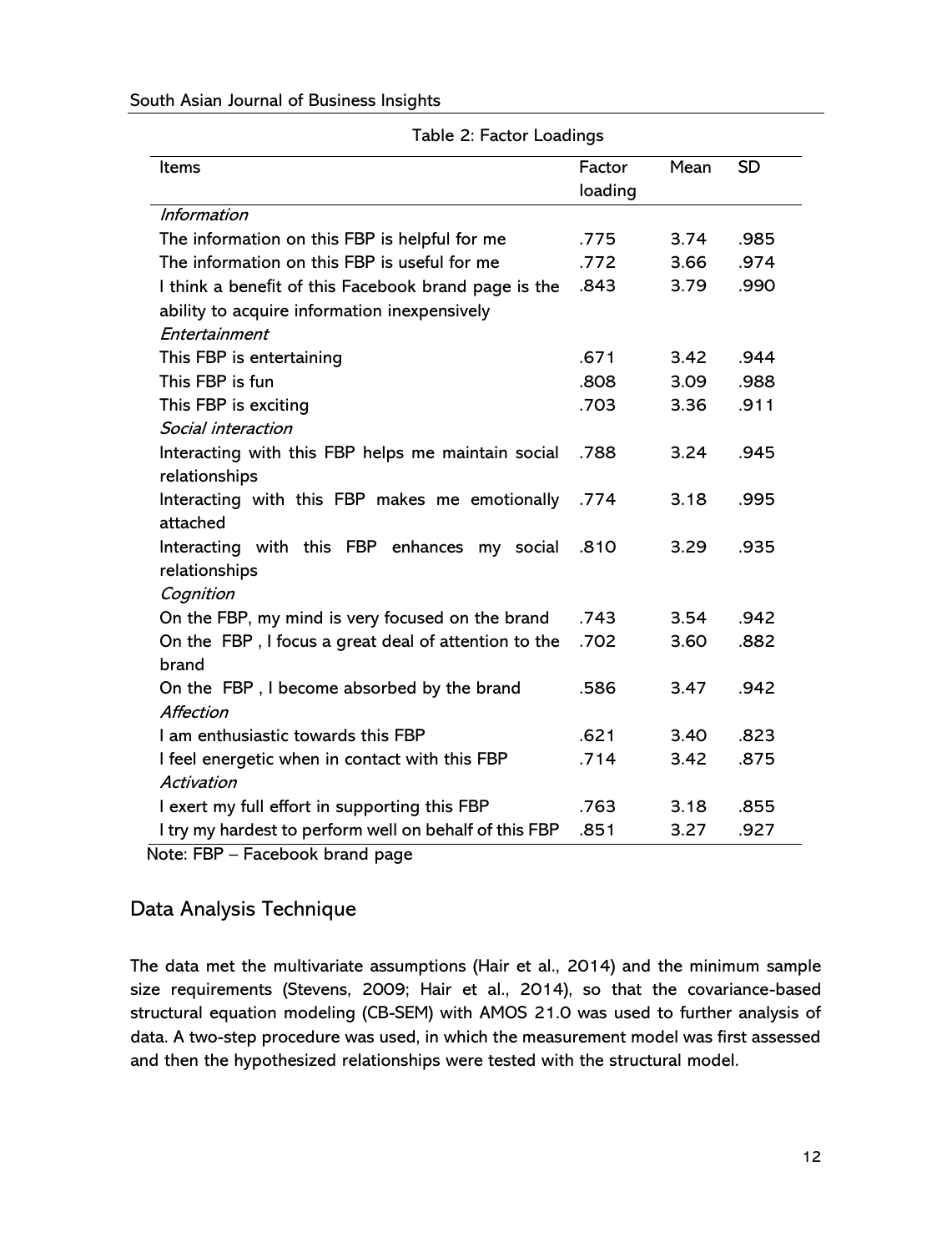#### Measurement Model

Following a confirmatory factor analysis (CFA) using AMOS 21.0, the measurement model was assessed with goodness of- fit index (GFI), comparative fit index (CFI), incremental fit index (IFI), Tucker–Lewis index (TLI), the root mean square error of approximation (RMSEA), and χ2/df value, and the model fit was established following the cut-off values suggested by Hair et al. (2014). All the study constructs were treated as reflective models due to the items used to measure each construct were centred on a single theme. The fit indices indicated a satisfactory fit to the data  $(\chi^2/\text{df}=2.295, \text{ GFI}= .913, \text{ IFI}= .952, \text{ TLI}= .935,$ CFI=.952, RMSEA=0.071). The discriminant and convergent validity of the constructs were established following Fornell and Larcker (1981). The reliability of the constructs was assessed and established using Cronbach's alpha and composite reliability (CR), where values above 0.70 are considered to be satisfactory (Bagozzi & Yi, 1988). The results presented in Table 3 indicate that convergent validity was satisfied following the average variance extracted (AVE) values above 0.50, and Cronbach's alpha and CR values above 0.70. Also, the square root of AVE of each construct is above their inter-construct correlations (Fornell & Larcker, 1981), supporting discriminant validity.

| Variable                   | CA    | <b>CR</b> | <b>AVE</b> | <b>INF</b> | <b>ENT</b> | SOI   | <b>COG</b> | <b>AFF</b> | <b>ACT</b> |
|----------------------------|-------|-----------|------------|------------|------------|-------|------------|------------|------------|
| Information<br>(INF)       | 0.887 | 0.887     | 0.724      | 0.85       |            |       |            |            |            |
| Entertainment<br>(ENT)     | 0.763 | 0.761     | 0.517      | 0.676      | 0.72       |       |            |            |            |
| Social<br>interaction (SI) | 0.859 | 0.866     | 0.683      | 0.565      | 0.643      | 0.83  |            |            |            |
| Cognition<br>(COG)         | 0.824 | 0.828     | 0.617      | 0.766      | 0.710      | 0.667 | 0.78       |            |            |
| Affection (AFF)            | 0.751 | 0.753     | 0.605      | 0.761      | 0.648      | 0.711 | 0.730      | 0.78       |            |
| Activation<br>(ACT)        | 0.804 | 0.807     | 0.676      | 0.518      | 0.594      | 0.632 | 0.690      | 0.713      | 0.82       |

Notes: CA - Cronbach's alpha CR - Composite reliability; AVE – Average variance extracted Bold diagonal values represent the square root of AVE, which should be above the offdiagonal inter-construct correlations for establishing discriminant validity

#### Structural Model

After assessing the model fit of the measurement model and establishing the convergent and discriminant validity, the model fit of the structural model was assessed. The structural model evaluation presented the following acceptable fit indices (χ2/df=2.478, GFI= .904, IFI=.945, TLI=.926, CFI=.944, RMSEA=0.076). The AMOS output for structural model is shown in Figure 2.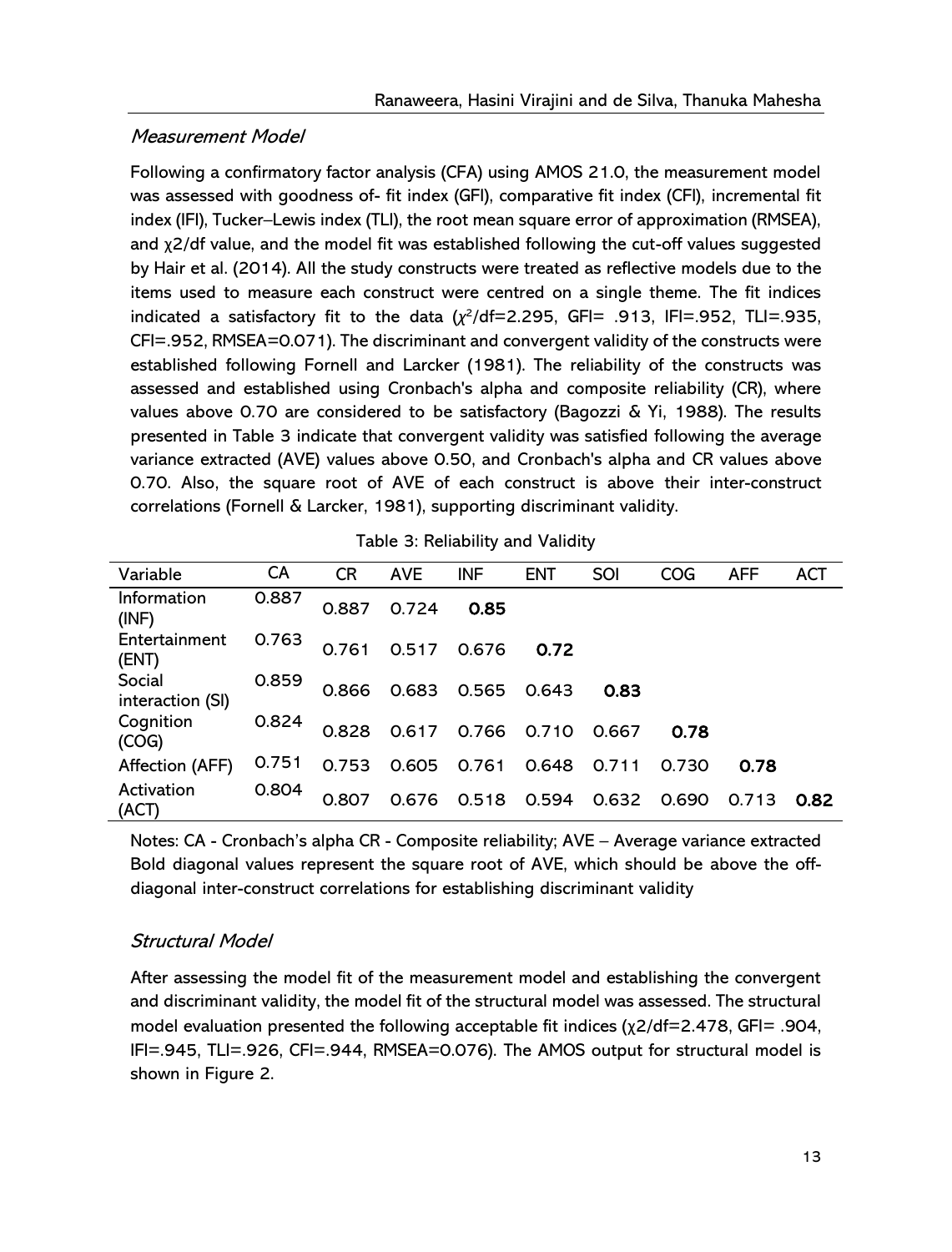

Figure 2: Structural Model

As per the results shown in Table 4, information had a significant influence on cognition (*β* = .47, <sup>p</sup> < 0.001) and affection (*β* = .54, <sup>p</sup> < 0.001), hence, supporting hypothesis H1a and H1b respectively. However, the results revealed that activation was not influenced by information ( $\beta = .12$ ,  $p > 0.05$ ), not supporting *H1c.* As per the results, entertainment had an influence on cognition ( $\beta = .24$ ,  $p < 0.05$ ) and activation ( $\beta = .27$ ,  $p < 0.05$ ), hence, supporting H2a and H2c respectively. However, the results revealed that affection was not influenced by entertainment ( $\beta$  = .06,  $p$  > 0.05), not supporting *H2b*. Finally, the social interaction was found to be influencing cognition ( $\beta = .27$ ,  $\rho < 0.001$ ), affection ( $\beta = .38$ , <sup>p</sup> < 0.001), and activation (*β* = .40, <sup>p</sup> < 0.001), supporting H3a, H3b and H3c respectively.

#### Discussion and Conclusion

Having examined the motives of customer engagement on FFBPs using U&G theory, the paper contributes to a deeper understanding of customer engagement within FFBPs. Accordingly, the influence of information motive, entertainment motive, and social interactional motive on the multidimensional concept of customer engagement was explored. The conceptual model and corresponding hypotheses address the dynamic nature of customer motives and their impact on components of customer engagement.

The first three research hypotheses  $(H1a, H1b)$  and  $H1c$  focused on the impact of information on the three dimensions of customer engagement. According to scholars, the use of information posts is considered to be an effective message strategy on FBPs,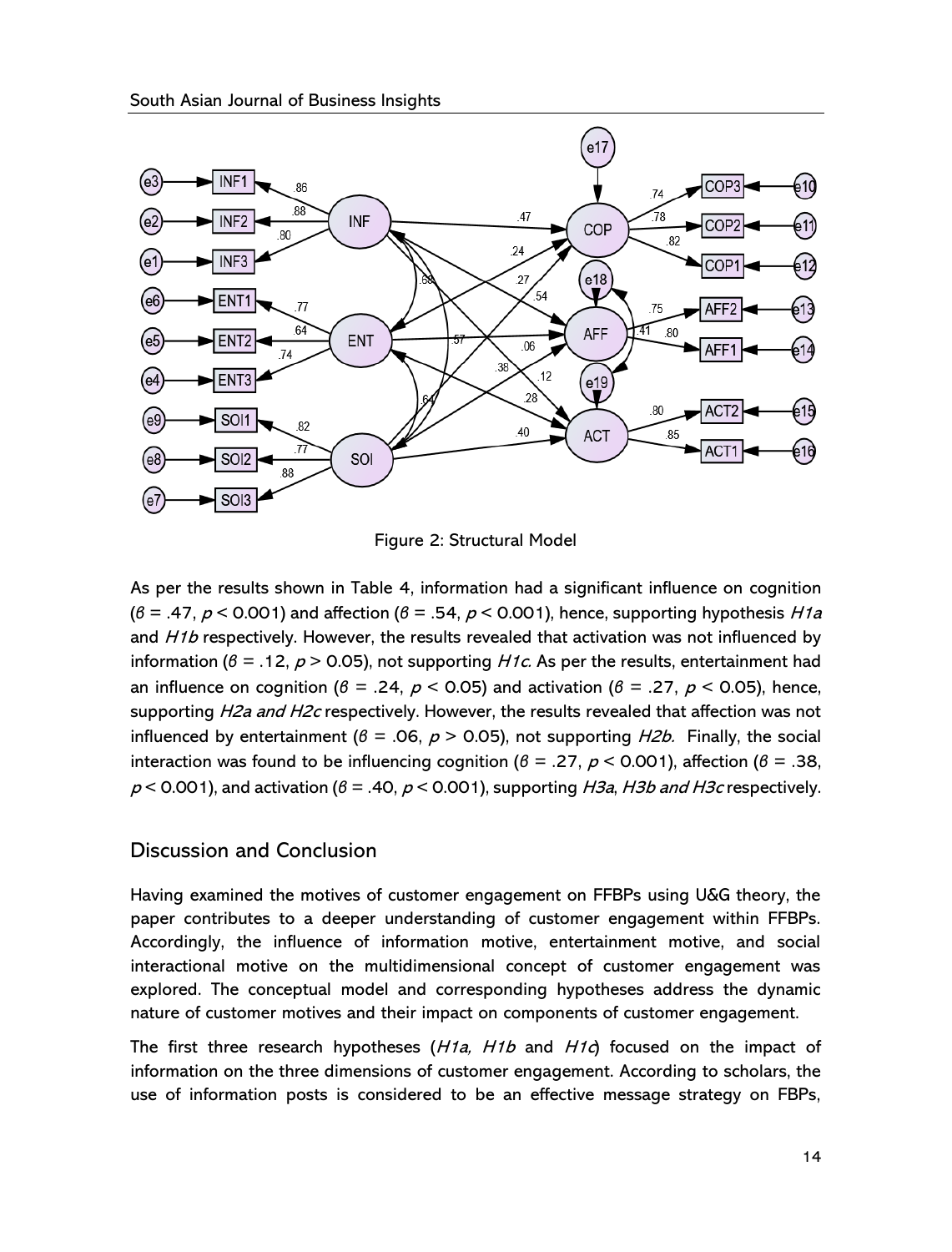| Table 4: Hypotheses Testing Results |                   |                   |          |            |  |  |
|-------------------------------------|-------------------|-------------------|----------|------------|--|--|
| Path                                |                   | <b>Hypothesis</b> | в        | Supported? |  |  |
| Information<br>Cognition            | $\rightarrow$     | H1a               | $0.47**$ | Yes        |  |  |
| Information<br>Affection            | $\longrightarrow$ | H1b               | $0.54**$ | Yes        |  |  |
| Information<br>Activation           | $\longrightarrow$ | H1c               | 0.12     | No         |  |  |
| Entertainment<br>Cognition          | $\rightarrow$     | H2a               | $0.24*$  | Yes        |  |  |
| Entertainment<br>Affection          |                   | H2b               | 0.06     | No         |  |  |
| Entertainment<br>Activation         |                   | H2c               | $0.27*$  | Yes        |  |  |
| Social interaction<br>Cognition     |                   | НЗа               | $0.27**$ | Yes        |  |  |
| Social interaction<br>Affection     |                   | H3b               | $0.38**$ | Yes        |  |  |
| Social<br>interaction<br>Activation | $\rightarrow$     | НЗс               | $0.40**$ | Yes        |  |  |
| NII * AF **<br>$\sim$ 0.0 $\sim$    |                   |                   |          |            |  |  |

especially to drive customer engagement (Leung, Tanford, & Jiang, 2017; Vale & Fernandes, 2018; de Silva, 2019a).

Note:  $* p < .05, ** p < .001$ 

As far as the influence of information motive on customer engagement is concerned, two hypotheses were accepted while one was not supported. It should be noted that the information had the greatest impact on the affection component of customer engagement. Also, the information had a considerable impact on the cognition component of customer engagement. The literature suggests that customer's information motive can positively influence the frequency of visits of FBPs (Ben-Shaul & Reichel, 2018). Hence, customers in Sri Lanka are likely to revisit the FBP and recommend the page to others, when the FBP provides customers with information value (de Silva, 2021). However, this study discovered that information motive had no effect on the activation component of customer engagement. The literature suggests that customers do not visit FBPs as the primary source for information (Piehler, Schade, Kleine-Kalmer, & Burmann, 2019). An indication of this was that customers of the present study who were engaged with FFBPs were not willing to actively engage such as spending time, energy, and effort on brand pages with information, which was provided through the brand pages.

The entertainment motive was found to be influencing customer engagement on FBPs (Kujur & Singh, 2019; Vale & Fernandes, 2018). The present study confirms two hypotheses (H2a and H2c) about the impact of entertainment on customer engagement. However, H2b was not supported, suggesting that customers did not feel good when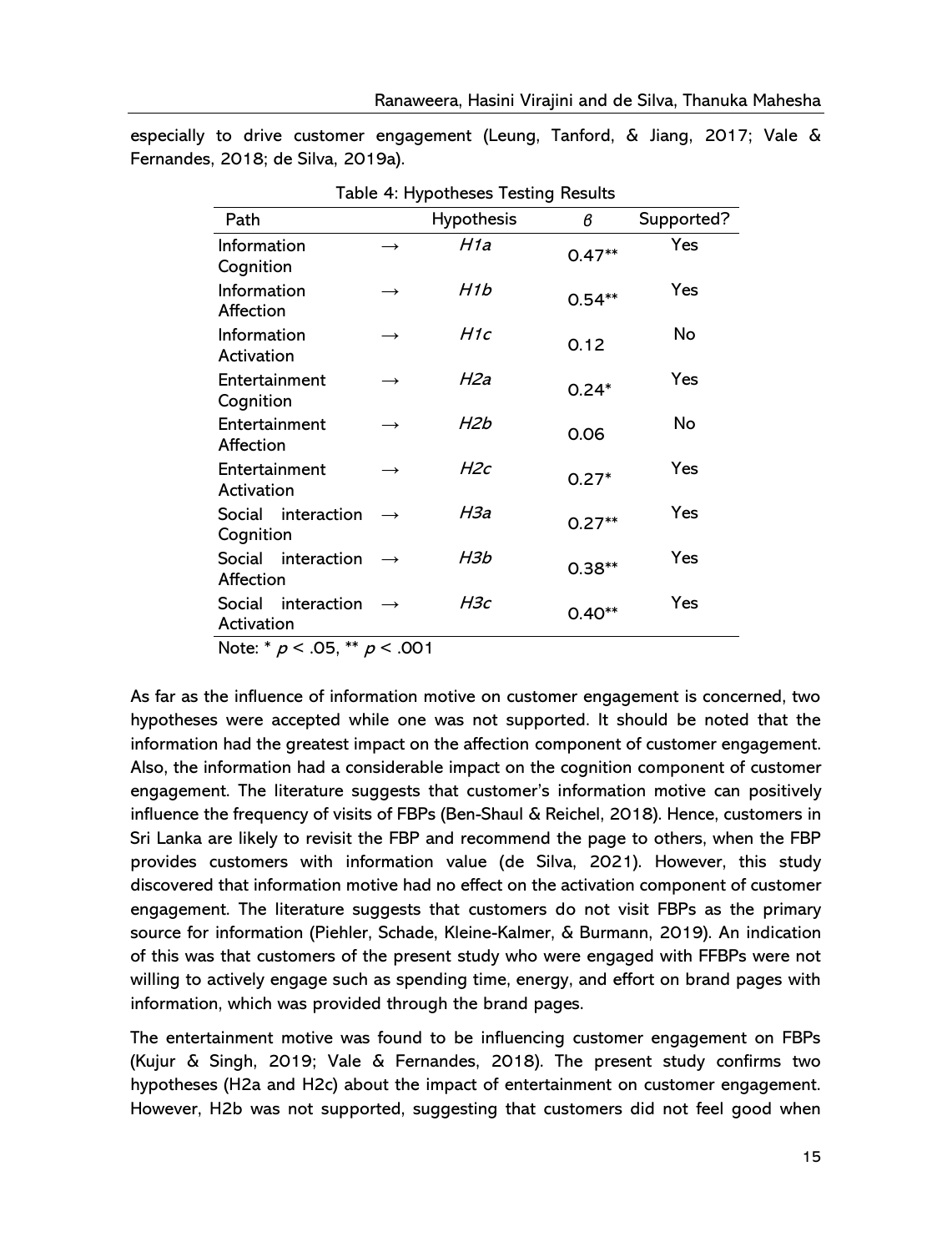receiving more entertaining content via the FFBPs. Nevertheless, majority of the previous studies highlighted that entertainment contributed to customer engagement on FBPs (Cvijikj & Michahelles, 2013; Kujur & Singh, 2019; Piehler et al., 2019; de Silva, 2019b). However, some recent work highlighted that entertainment motive did not influence customer engagement in FBPs (Vale & Fernandes, 2018; de Silva, 2019a). This study adapts social interaction motive from U&G theory to examine the influence on customer engagement. In this study, social interaction positively influenced the all three components of customer engagement; cognition, affection, and activation. The literature suggests that social interaction plays a significant role among community users in an OBC (Kuo & Feng, 2013), and serves as the most influential factor on customer engagement in FBPs (de Silva, 2019a). It should be noted that social interaction had the greatest impact on activation out of three dimensions of customer engagement. As such, if brand pages provide more social interaction opportunities, customers are more likely to spend more time and energy on the brand page. Moreover, social interaction had effects on affection and cognition as well, signalling that marketers can benefit through offering interaction opportunities to customers on their FFBPs.

#### **Implications**

From the theoretical perspective, this study is one of the pioneering studies to present a conceptual model that explains the relationships between customer motivations and different components of customer engagement. The major contribution of the study concerns linking customer motivations to customer engagement with the theoretical underpinning of U&G theory. Additionally, this empirical investigation offers a comprehensive model that describes the motivations of customer engagement through the use of U&G theory (Ku et al., 2013). Notably, as highlighted before, this study is one of the pioneering studies to investigate the motives of customer engagement with the multidimensional concept of customer engagement. As such, the study identified customer engagement as a multidimensional concept and characterized by cognition, affection, and activation. Drawing on the U&G theory, the study attempted to analyse the effects of information, entertainment, and social interaction motives on cognition, affection, and activation dimensions of customer engagement in the context of FFBPs.

From the managerial perspective, managers are advised to focus on offering information, entertainment, and social interaction content via FBPs. Informational content such as new features, promotion information, and opinions of experienced users could be used to attract customers in the good mood and motivate them to return to the brand page. Moreover, customers can be attracted to visit the brand page by offering entertainment content, thereby increasing the likelihood of engaging on the brand page. As such, managers can provide entertainment benefits such as photos, videos, recreation, fun, and emotional release via their FBP. Moreover, offering more social interaction opportunities to increase the interactions between customers are also recommended. Social interaction motive can be fulfilled by providing more interaction opportunities, including customer-to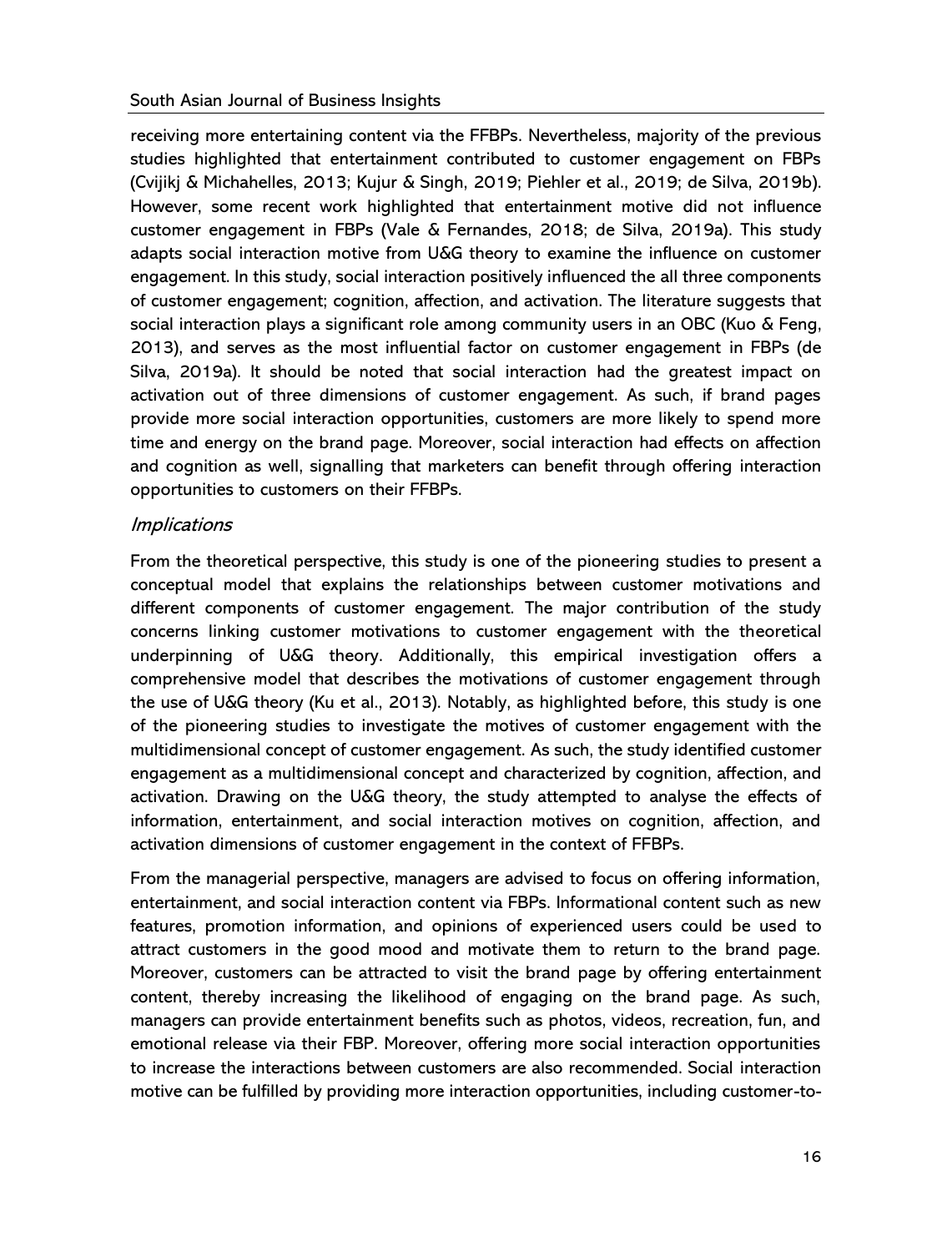customer interactions and additional social characteristics that are valued by the customers.

#### Limitations and Future Research Directions

Although the study makes a consequential contribution to the literature, the study is still subject to some limitations. The study used a convenience sample of undergraduates in Sri Lanka and focused only on FFBPs. In future, studies are needed on different types of FBPs to identify the influence of customer motivations on different dimensions of customer engagement. Moreover, future research can investigate through the use of different gratifications of U&G theory in determining the motivations of customer engagement. Furthermore, the study was limited to Facebook; however, there are multiple social media platforms on which brands interact with customers. Therefore, it is suggested for future research to replicate this conceptual model on other social media platforms.

#### References

- Anabel, Q. H. (2012). Is the uses and gratifications approach still relevant in a digital society? Theoretical and methodological applications to social media. Journal of Mass Communication & Journalism, 2 (7) , 1-3.
- Arenas, J. G., Ramirez, P. E., & Rondan, F. G. (2013). Social identity, electronic word-ofmouth and referrals in social network services. Kybernetes, 42 (8), 1149-1165.
- Bagozzi, R., & Yi, Y. (1988).On the evaluation of structural equation models. Journal of the Academy of Marketing Science, 16 (1), 74-94.
- Baird, C., & Parasnis, G. (2011). From social media to social customer relationship management. Strategy  $\&$  Leadership, 39 (5), 30-37.
- Barger, V., Peltier, J. W., & Schultz, D. E. (2016). Social media and consumer engagement: a review and research agenda. Journal of Research in Interactive Marketing, 10 (4), 268-287.
- Ben-Shaul, M. & Reichel, A. (2018). Motives, modes of participation, and loyalty intentions of Facebook tourism brand page consumers research agenda. Journal of Travel Research, 57 (4), 453-471.
- Beukeboom, C. J., Kerkhof, P., & Vries, M. D. (2015). Does a virtual like cause actual liking? How following a brand's Facebook updates enhances brand evaluations and purchase intention. Journal of Interactive Marketing, 32, 26-36.
- Brodie, R. J., Ilic, A., Juric, B., & Hollebeek, L. (2013). Consumer engagement in a virtual brand community: An exploratory analysis. Journal of Business Research, 66 (1), 105-114.
- Carlson, J., Rahman, M.M., Taylor, A., Voola, R. (2019). Feel the VIBE: examining value in the brand page experience and its impact on satisfaction and customer engagemnt bhaviours in mobile social media. Journal of Retail Consumer Service, 46, 149-162.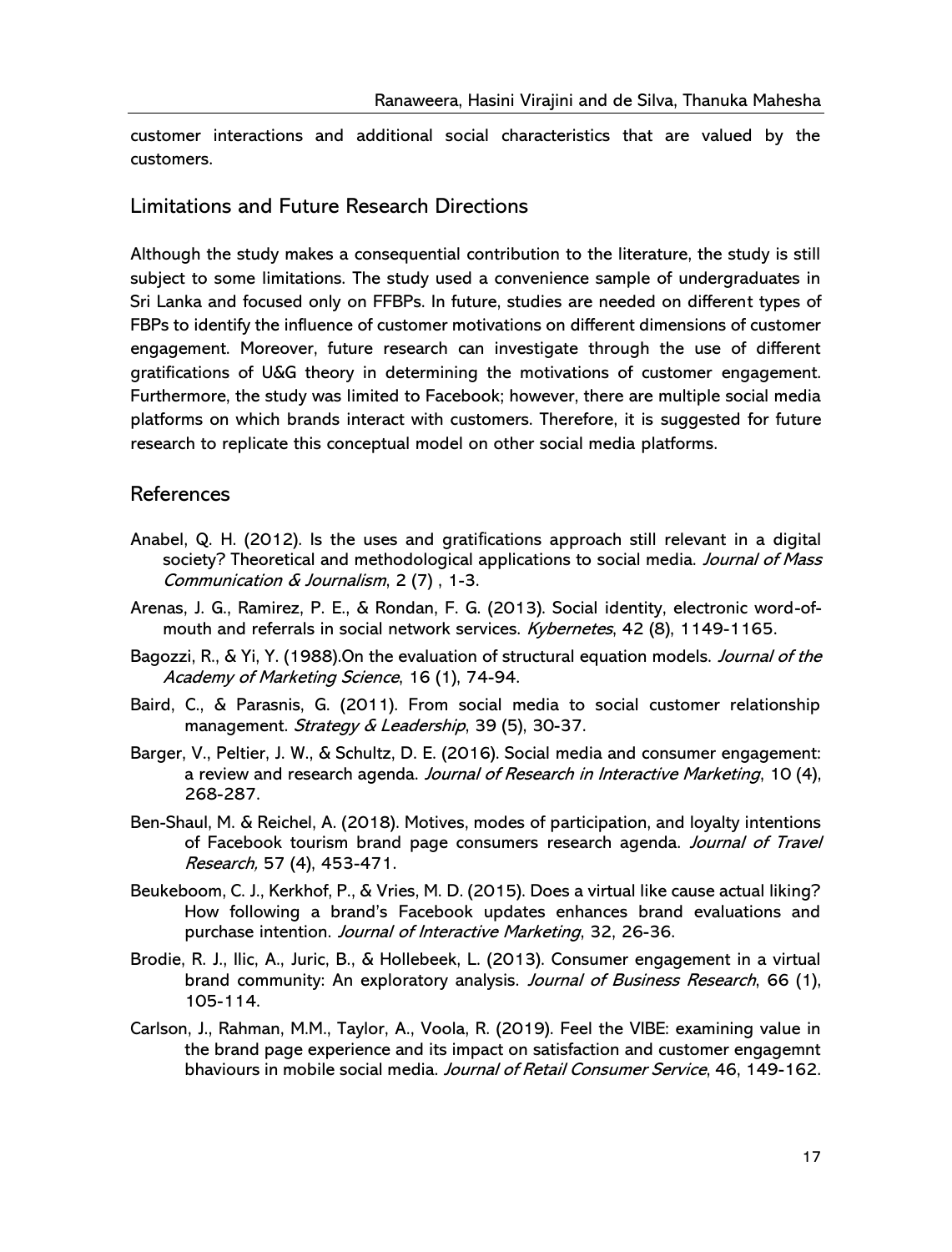- Carlson, J., Wyllie, J., Rahman, M.M., Voola, R. (2019). Enhancing brand relationship performance through customer participation and valu ecreation in socil media brand communitis. Journal of Retail Consumer Service 50 (September), 333-341.
- Chang, S., & Fan, S. (2017). Cultivating the brand-customer relationship in Facebook fan pages: A study of the fast-fashion industry. International Journal of Retail and Distribution Management, 45 (3), 53-270.
- Cheung, C.M.K., Chiu, P.Y., & Lee, M.K.O. (2011). Online social networks: why do students use Facebook? Computers in Human Behavior, 27 (4), 1337-1343.
- Cheung, M.L., Pires, G. & Rosenberger, P.J. (2020). The influence of perceived social media marketing elements on consumer–brand engagement and brand knowledge. Asia Pacific Journal of Marketing and Logistics, 32 (3), 695-720.
- Chiu, C. M., Hsu, M. H., & Wang, E. T. (2006). Understanding knowledge sharing in virtual communities: An integration of social capital and social cognitive theories. *Decision* Support Systems, 42 (3), 1872-1888.
- Choi, T.M., Liu, N., Liu, S. C., Mak, J., & To, Y.T. (2010). Fast fashion brand extensions: an empirical study of consumer preferences. Journal of Brand Management, 17 (7), 472-487.
- Chu, S., & Kim, Y. (2011). Determinants of consumer engagement in electronic word-ofmouth (eWOM) in social networking sites. International Journal of Advertising, 30 (1), 47-75.
- Curran, J., & Lennon, R. (2011). Participating in the conversation: Exploring the usage of social media networking sites. Academy of Marketing Studies Journal, 15 (1), 21-39.
- Cvijikj, I.P. & Michahelles, F. (2013). Online engagement factors on Facebook brand pages. Social Network Analysis and Mining, 3 (4), 843-861.
- Daugherty, T., Eastin, M., & Bright, L. (2008). Exploring consumer motivations for creating user-generated content. Journal of Interactive Advertising, 8 (2), 16–25.
- de Silva, T. M. (2019a). Building relationships through customer engagement in Facebook brand pages. Marketing Intelligence and Planning, 38 (6), 713-729. http://doi.org/10.1108/MIP-02-2019-0085.
- de Silva, T. M. (2019b). Customer engagement in Facebook brand pages, In *Proceedings* of the 8<sup>th</sup> International Conference on Management and Economics, 14<sup>th</sup> August 2019, University of Ruhuna, Matara, Sri Lanka, 83-106.
- de Silva, T. M. (2021). The role of customer engagement in cultivating relationships with automotive Facebook brand pages. Online Information Review, 45 (7), 1362-1380. https://doi.org/10.1108/oir-11-2019-0352.
- de Vries, L., Gensler, S., & Leeflang, P. (2012). The Popularity of brand posts on brand fan pages: an investigation of the effects of social media marketing", Journal of Interactive Marketing, 26 (2), 83-91.
- Dessart, L., Veloutsou, C. & Morgan-Thomas, A. (2015). Consumer engagement in online brand communities: a social media perspective. The Journal of Product and Brand Management, 24 (1), 28-42.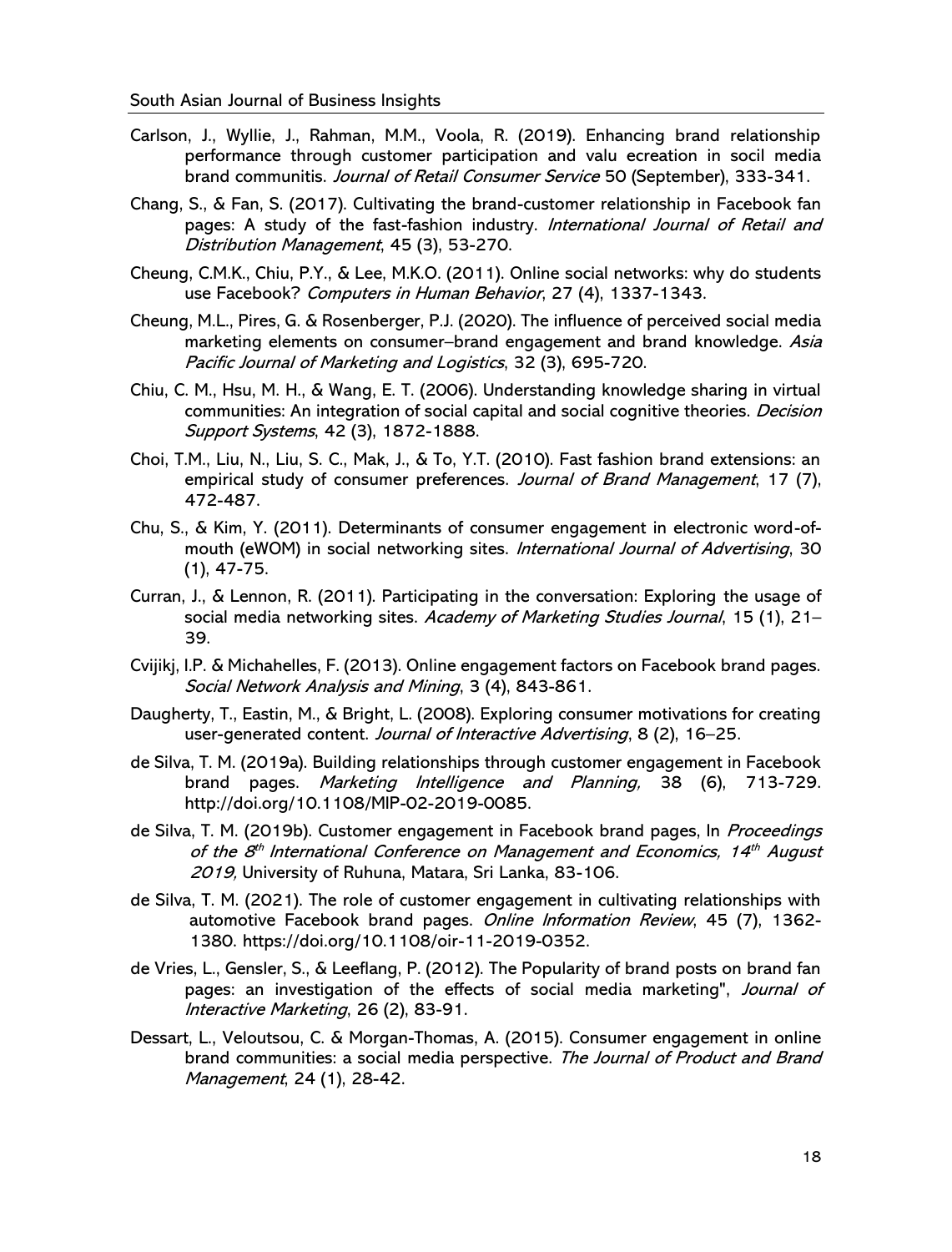- Dimitiadis, S., & Tsimonis, G. (2014). Brand strategies in social media. Marketing Intelligence and Planning, 32 (3), 328-344.
- Dolan, R., Conduit, J., Fahy, J., & Goodman, S. (2016). Social media engagement behaviour: a uses and gratifications perspective. Journal of Strategic Marketing, 24 (3-4), 261-277.
- Dwivedi, A. (2015). A higher-order model of consumer brand engagement and its impact on loyalty intentions. Journal of Retailing and Consumer Services, 24, 100-109.
- Enginkaya, E., & Yilmaz, H. (2014). What drives consumers to interact with brands through social media? A motivation scale development study procedia. Social and Behavioral Sciences, 148 (1), 219-226.
- Fornell, C., & Larcker, D. (1981). Evaluating structural equation models with unobservable variables and measurement error. Journal of Marketing Research, 18 (1), 39-50.
- Frimpong, O. K., & McLean, G. (2018). Examining online social brand engagement: a social presence theory perspective. Technological Forecasting and Social Change, 128, 10-21.
- Gopura, S. & Kothalawala, L. (2021). Confused Customer: Sizing and Styling Related Matters in Online Fashion Shopping in Sri Lanka. Open Journal of Social Sciences, 9, 110-127.
- Habibi, M., Laroche, M., & Richard, M. (2014). The roles of brand community and community engagement in building brand trust on social media. Computers in Human Behavior, 37, 152-161.
- Hair, J. F., Black, W. C., Babin, B. J. & Anderson, R. E. (2014). *Multivariate Data Analysis* (7th ed.), Pearson, London.
- Hicks, A., Comp, S., Horovitz, J., Hovarter, M., Miki, M., & Beven, J. L. (2012). Why people use Yelp.com: an exploration of uses and gratifications. Computers in Human Behavior, 28 (6), 2274-2279.
- Hoekstra, J. C., Huizzingh, E. K., Bijmolt, T. H., & Krawczyk, A. C. (2015). Providing information and enabling transactions: which website function is more important for success. Journal of Electronic Commerce Research, 16 (2), 81-94.
- Hollebeek, L. D. (2011). Demystifying customer brand engagement: exploring the loyalty nexus. Journal of Marketing Management, 27 (7/8), 785-807.
- Hollebeek, L., Juric, B., & Tang, W. (2017). Virtual brand community engagement practices: arefined typology and model. Journal of Services Marketing, 31 (3), 204-217.
- Ismail, A.R. (2017). The influence of perceived social media marketing activities on brand loyalty: the mediation effect of brand and value consciousness. Asia Pacific Journal of Marketing and Logistics, 29 (1), 129-144.
- Jahn, B., & Kunz, W. (2012). How to transform consumers into fans of your brand. Journal of Service Management, 23 (3), 344-361.
- Jung, N. Y., Kim, S., & Kim, S. (2014).Influence of consumer attitude toward online brand community on revisit intention and brand trust. Journal of Retailing and Consumer Services, 21 (4), 581-589.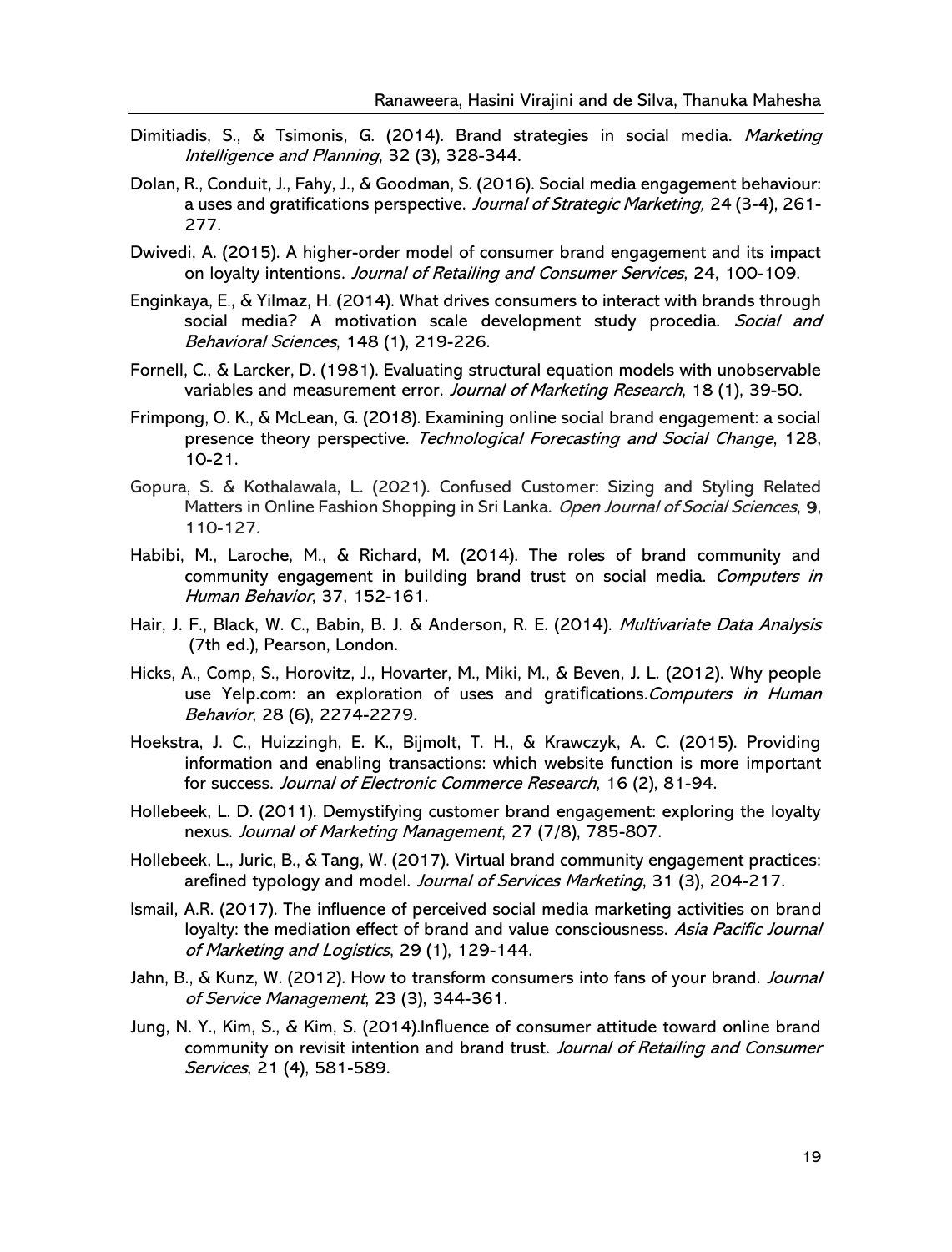- Kang, J. Y., & Johnson, K. K. (2015). Commerce platform for apparel online social shopping: testing a mowen's 3M model. *International Journal of Information Management*, 35 (6), 691-701.
- Katz, E., & Foulkes, D. (1962). On the use of the mass media as 'escape': clarification of a concept. The Public Opinion Quarterly, 26 (3), 377-388.
- Ko, H., Cho, C. H., & Roberts, M. S. (2005). Internet uses and gratifications: A structural equation model of interactive advertising. Journal of Advertising, 34 (2), 57-70.
- Kujur, F., & Singh, S. (2019). Antecedents of the relationship between customers and organizations developed through social networking sites. Management Research Review, 42(1), 2-24.
- Kuo, Y. F., & Feng, L. H. (2013). Relationships among community interaction characteristics, perceived benefits, community commitment, and oppositional brand loyalty in online brand communities. International Journal of Information Management, 33 (6), 948-962.
- Ku, Y.C., Chu, T. H., & Tseng, C. H. (2013) Gratifications for using CMC technologies: a comparison among SNS, IM, and email. Computers in Human Behavior, 29 (1), 226-234.
- Lee, C., & Ma, L. (2012). News sharing in social media: the effect of gratifications and prior experience. Computers in Human Behavior, 28 (2), 331-339.
- Lee, Z. W., Chan, T. K., Chong, A. Y. L., Thadani D. R. (2019). Customr engagement through omnichannel retailing: the ffects of channel intergration quality. Indian Journal of Markeing Management, 77, 90-101.
- Leung, X., Tanford, S., & Jiang, L. (2017). Is a picture really worth a thousand words? An experiment on hotel Facebook message effectiveness. Journal of Hospitality and Tourism Technology, 8 (1), 19-38.
- Lima, V. M., Irigaray, H. A., & Lourenco, C. (2018). Consumer engagement on social media: insights from a virtual brand community: Qualitative Market Research. An International Journal, 22 (1), 14-32.
- Lipsman, A., Mudd, G., Rich, M., & Bruich, S. (2012). The power of 'like': how brands reach (and influence) fans through social media marketing. Journal of Advertising Research, 52 (1), 40-52.
- Manthiou, A., Chiang, L., Tang, L.R., (2013). Identifying and responding customer needs on Facebook fan pages. International Journal of Technology Human Inteaction, 9 (3), 36-52.
- McCormick, H., & Livett, C. (2012). Analyzing the influence of the presentation of fashion garments on young consumers' online behavior. Journal of Fashion Marketing and Management, 16 (1), 21-41.
- Mochon, D., Johnson, K., Schwartz, J., & Ariely, D. (2017).What are likes worth? A Facebook page field experiment. Journal of Marketing Research, 54 (2), 306-317.
- Muniweera, C. D. W., Balawardhana, K. P. I. A., Rajapaksha, M. S. N., Chamara, M. A. D. S., & Jayasuriya, N.A. (2020). The Importance of Factors Influencing on e-WOM Engagement towards Consumer Purchase Intention in Clothing Retailers, Sri Lanka. International Journal of Academic Research in Business and Social Sciences, 10(5), 349–360.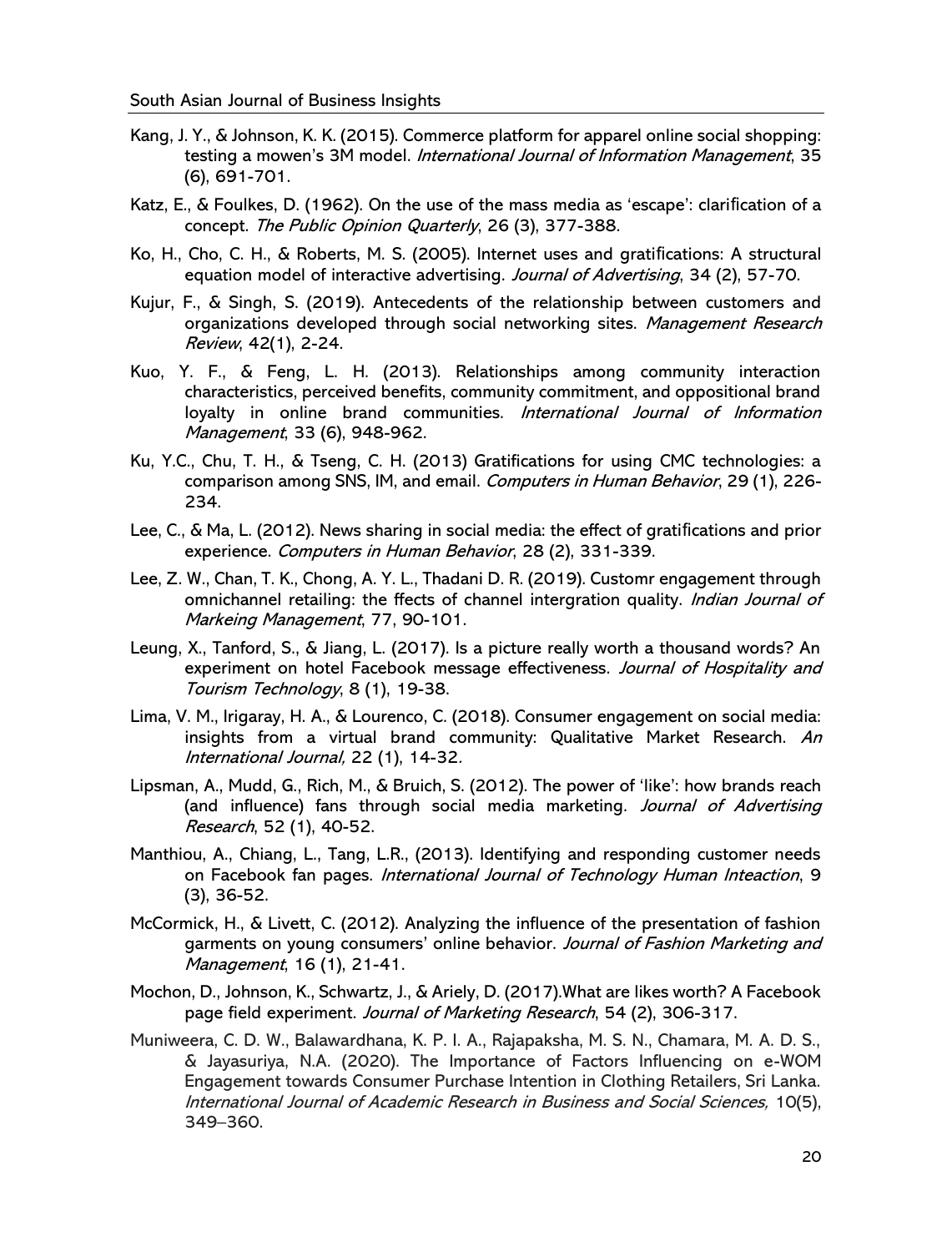- Muntinga, D. G., Moorman, M., & Smit, E. G. (2011). Introducing COBRAs: Exploring motivations for brand-related social media use. International Journal of Advertising, 30 (1), 13-46.
- Nyadzayo, M. W., Leckie, C., & Johnson, L. W. (2016). Antecedents of consumer brand engagement and brand loyalty. Journal of Marketing Management, 32 (5/6), 558-578.
- Pansari, A., & Kumar, V. (2017). Customer engagement: the construct, antecedents, and consequences. The Journal of the Academy of Marketing Science, 45 (3), 294-311.
- Parihar, P., Dawra, J., & Sahay, V. (2018). The role of customer engagement in the involvement-loyalty link. Marketing Intelligence and Planning, 37 (1), 66-79.
- Park, N., Kee, K., & Valenzuela, S. (2009). Being immersed in social networking environment: Facebook groups, uses and gratifications, and social outcomes. CyberPsychology and Behavior, 12 (6), 729-733.
- Peters, K., Chen, Y., Kaplan, A. M., Ognibeni, B., & Pauwels, K. (2012).Social media metrics – A framework and quidelines for managing social media. Journal of Interactive Marketing, 27 (4), 81–298.
- Piehler, R., Schade, M., Kleine-Kalmer, B. & Burmann, C. (2019). Consumers' online brandrelated activities (COBRAs) on SNS brand pages. *European Journal of Marketing*, 53(9), 1833-1853, doi: 10.1108/EJM-10-2017-0722.
- Porat, T., & Tractinsky, N. (2012). It's a pleasure buying here: the effects of web-store design on consumers' emotions and attributes. Human-Computer Interaction, 27 (3), 235-276.
- Poyry, E., Parvinen, P. & Malmivaara, T. (2013). Can we get from liking to buying? Behavioral differences in hedonic and utilitarian Facebook usage. Electronic Commerce Research and Applications, 12 (4), 224-235.
- Raacke, J., & Bonds, J. R. (2008). MySpace and Facebook: Applying the uses and gratifications theory to exploring friend-networking sites. CyberPsychology and Behavior, 11(2), 169-174.
- Rajapaksha, L., & Thilina, D. (2019). The influence of Facebook brand page on consumer purchase intention with reference to fashion retailing industry. Sri Lanka Journal of Marketing, 5 (1).
- Richard, J., & Zhang, A. (2012). Corporate image, loyalty, and commitment in the consumer travel industry. Journal of Marketing Management, 28 (5/6), 568-593.
- Rodriguez, T. E., & Fernandez, R. B. (2016). Facebook practices for business communication among fashion retailers. Journal of Fashion Marketing and Management, 21 (1), 33-50.
- Rohm, A., Kaltcheva, V., & Milne, G. (2013). A mixed approach to examining brandconsumer interactions driven by social media. Journal of Research in Interactive Marketing, 7 (4), 295–311.
- Schaller, T., Malhotra, N., & Patil, A. (2017). Common method variance in advertising research: when to be concerned and how to control for it. *Journal of Advertising*, 46 (1), 193-212.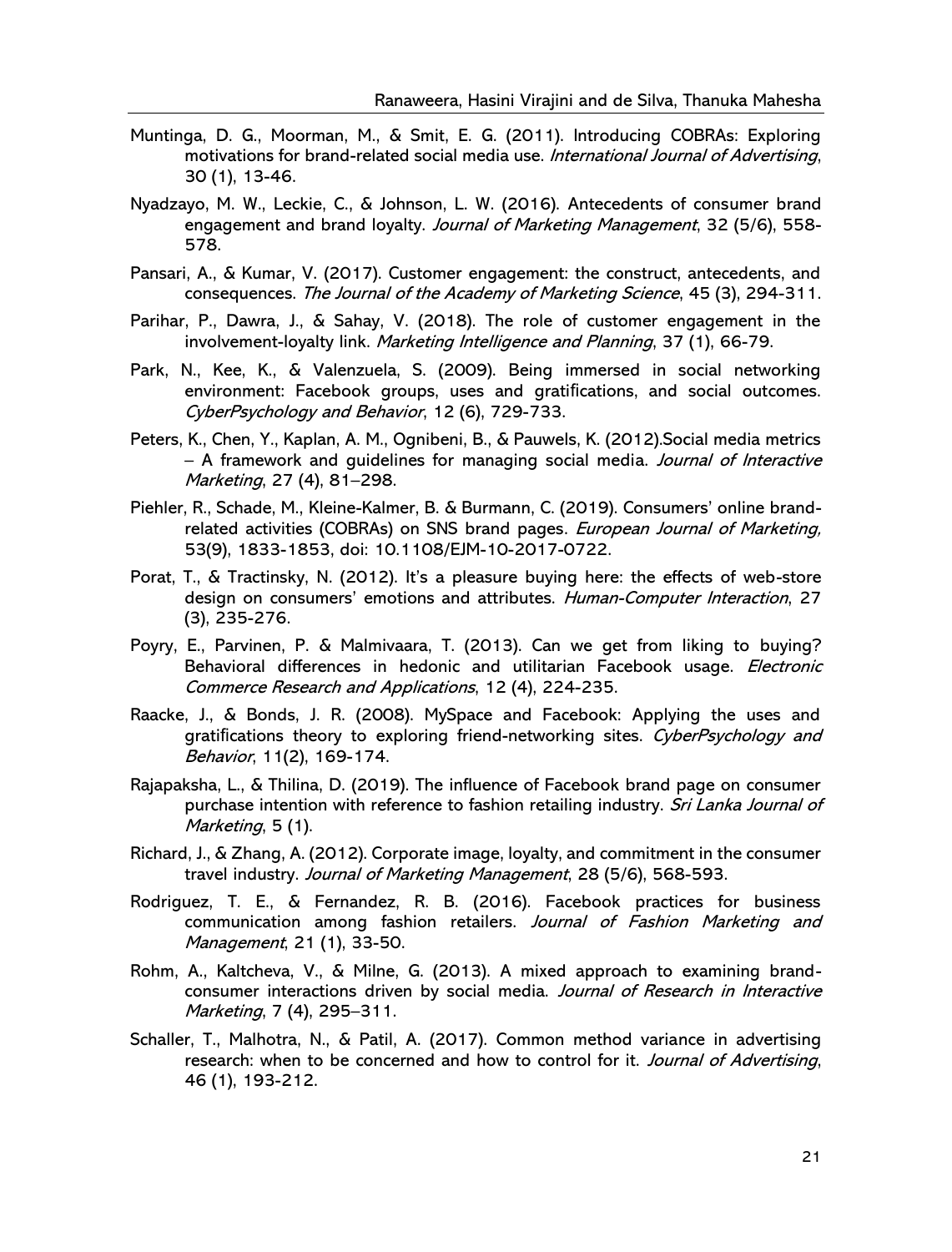- Schau, H., & Gilly, M. (2003). We are what we post? self-presentation in personal webspace. Journal of Consumer Research, 30 ( 3), 385–404.
- Seo, E.J., & Park, J.W. (2018). A study of th effects of social media marketing activities on brand equity and customer response in the airline industry. Journal of Air Transort Management, 66, 36-41.
- Shao, G. (2009). Understanding the appeal of user-generated media: A uses and gratifications perspective. Internet Research, 19(1), 7-25.
- Shao, W., & Ross, M. (2015). Testing a conceptual model of Facebook brand page communities. Journal of Research in Interactive Marketing, 9 (3), 239-258.
- Shukla, A., Sharma, N. K., & Swami, S. (2011).Web site classification on information and entertainment profiles. Journal of Advances in Management Research, 8 (1), 148-157.
- Smock, A. D., Ellison, N. B., Lampe, C., & Wohn, D. Y. (2011). Facebook as a toolkit: a uses and gratification approach to unbundling feature use. Computers in Human Behavior, 27 (6), 2322–2329.
- Solem, B. A., & Pedersen, P. E. (2016). The role of customer brand engagement in social media: conceptualization, measurement, antecedents, and outcomes. International Journal of Internet Marketing and Advertising, 10 (4), 223-254.
- Song, J., Moon, H., & Kim, M. (2019). When do customers engage in brand pages? effects of social presence. International Journal of Contemporary Hospitality Management, 31 (9), 3627-3645.
- Stevens, J.P. (2009). Applied multivariate statistics for the social sciences. Routledge, New York, NY.
- Tafesse, W. (2015). Content strategies and audience response on Facebook brand pages. Marketing Intelligence and Planning, 33 (6), 927-943.
- Tsai, W.H.S., & Men, L.R. (2017). Consumer engagement with brands on social network sites: a cross-cultural comparison of China and the USA. Journal of Marketing Communications, 23 (1), 2-22.
- Vale, L., & Fernandes, T. (2018). Social media and sports: driving fan engagement with football clubs on Facebook. Journal of Strategic Marketing, 26 (1), 37-55.
- Whiting, A. & Williams, D. (2013). Why people use socil media: a uses and gratifications approach. Qulitative Market Research: An International Journal, 16 (4), 362-369.
- Zaglia, M. E. (2013). Brand communities embedded in social networks. Journal of Business Research, 66 (2), 216-223.